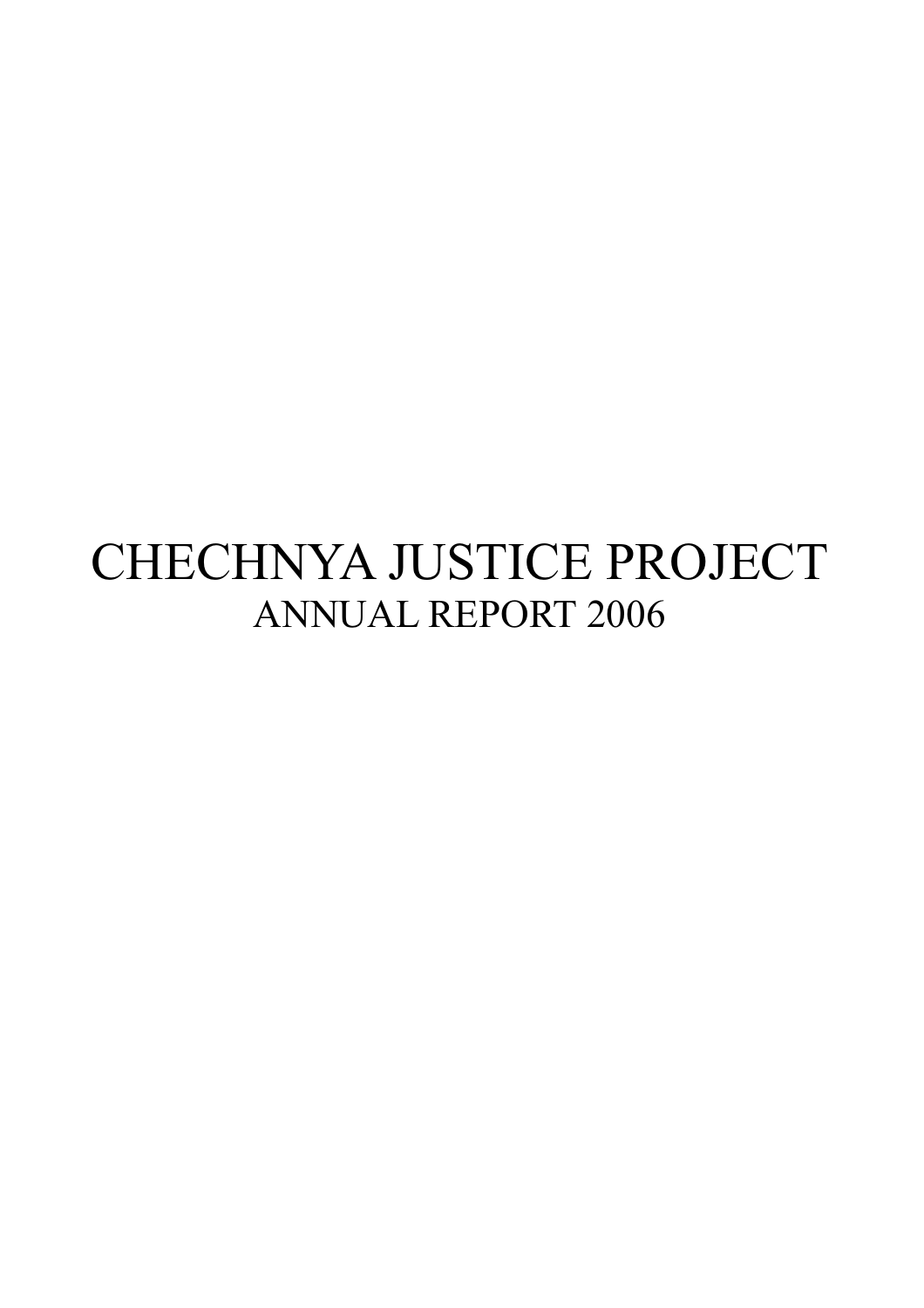# **CHECHNYA JUSTICE PROJECT**

*The Chechnya Justice Project (the Project) is a groundbreaking initiative that utilizes domestic and international legal mechanisms to seek redress for human rights abuses committed in Chechnya. The Project provides free legal counsel to victims of human rights violations and their families through its implementing partners the Stichting Russian Justice Initiative (the Netherlands) and Pravovaia Initsiativa (Ingushetia). The Project's lawyers and researchers investigate incidents of arbitrary detention, torture, enforced disappearance and extra-judicial executions and bring these cases to the European Court of Human Rights in Strasbourg, France (the Court or ECtHR).*

From its earliest days, the second armed conflict in Chechnya (1999-present) has been marked by large-scale grave abuses of human rights, including torture, disappearances, and extra-judicial execution. The Russian government's persistent lack of will to guarantee the rule of law and investigate human rights abuses, regardless of the suspected perpetrator's affiliation, has perpetuated a cycle of violence in the region.

The Chechnya Justice Project emerged from a series of small litigation activities begun in 2000 as a response to the problem of impunity in Chechnya. Initially, members and volunteers of the Moscow office of Human Rights Watch put victims in contact with experienced European lawyers, who, in turn, prepared applications to the European Court on the victims' behalf. By mid-2001, as a growing number of victims requested representation, these ad-hoc efforts were no longer sufficient to meet demand.

Thus, in late 2001, a group of human rights activists founded the Stichting Chechnya Justice Initiative in the Netherlands, with an office in Moscow, and a local organization in Ingushetia now known as Pravovaia Initsiativa to jointly implement the Chechnya Justice Project. In December 2004, the organization the Stichting Chechnya Justice Initiative was renamed the Stichting Russian Justice Initiative.

Today, the Chechnya Justice Project has established itself as one of the leading legal representation and litigation projects in Russia. Since its founding the Project has steadily increased the number of victims it represents and cases it files with the ECtHR. As grave human rights abuses continue, and the climate of impunity persists, the work of the Project remains wholly relevant and crucial in its contribution to ending violence and opening the way for lasting peace in the North Caucasus.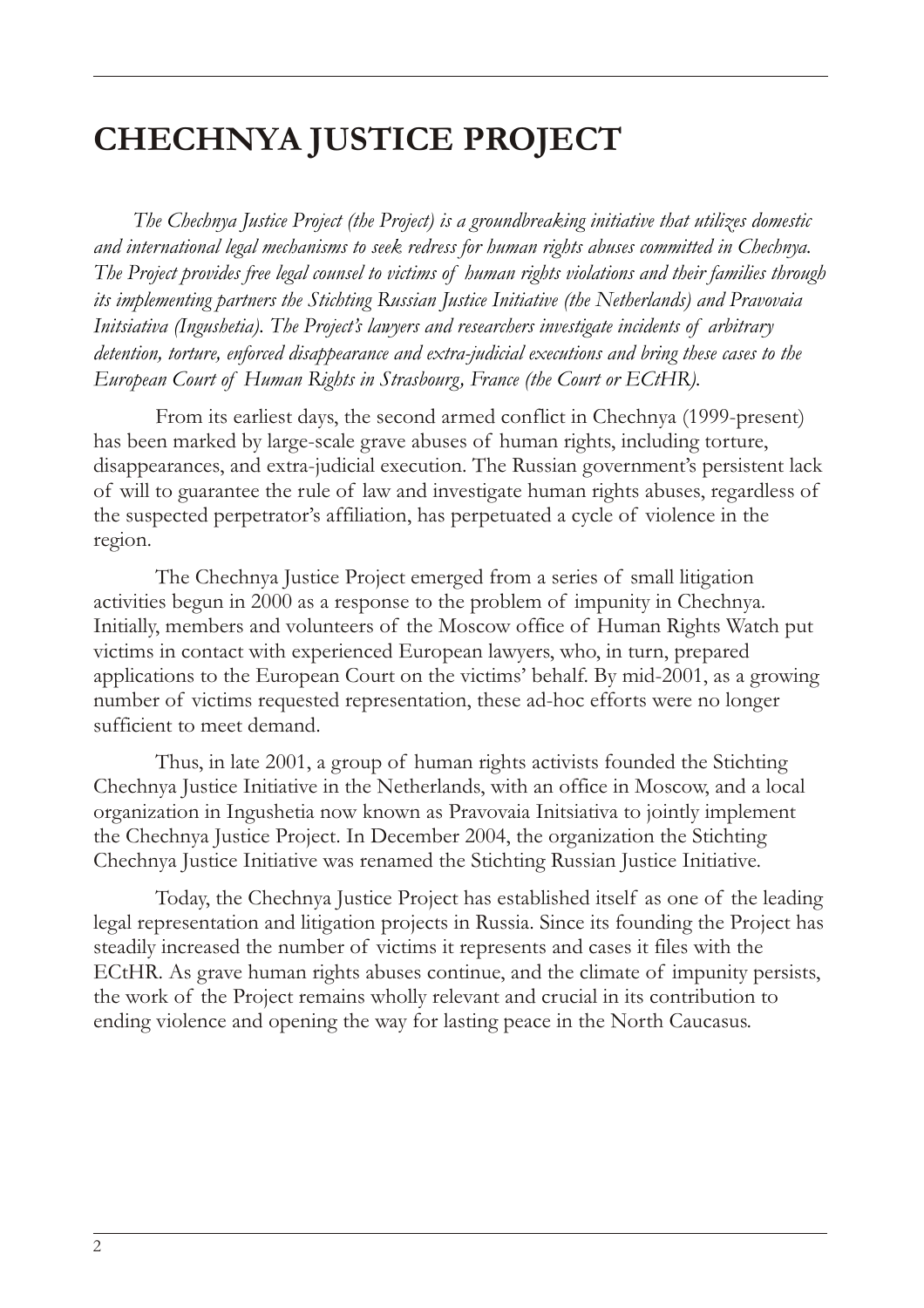# **TABLE OF CONTENTS**

| <b>CHECHNYA JUSTICE PROJECT</b>                 | 2              |
|-------------------------------------------------|----------------|
| <b>TABLE OF CONTENTS</b>                        | 3              |
| <b>EXECUTIVE SUMMARY</b>                        | 4              |
| <b>LITIGATING CASES</b>                         | 5              |
| <b>MILESTONES</b>                               | 5              |
| CASELOAD                                        | $\overline{Q}$ |
| <b>BUILDING CAPACITY</b>                        | 11             |
| <b>ADVOCATING CHANGE</b>                        | 13             |
| <b>EVALUATING IMPACT</b>                        | 15             |
| EUROPEAN COURT CASE LAW                         | 15             |
| <b>IMPACT ON THE BENEFICIARIES</b>              | 16             |
| IMPACT ON THE GENERAL SITUATION                 | 17             |
| CHALLENGES TO ACHIEVING THE PROJECT'S GOALS     | 17             |
| PROJECT PLAN FOR 2007                           | 19             |
| PROJECT OBJECTIVES                              | 19             |
| PROJECT ACTIVITIES                              | 20             |
| STAFF, BOARD AND COMMITTEES                     | 21             |
| <b>FINANCES AND SUPPORTERS</b>                  | 23             |
| <b>ACKNOWLEDGMENTS</b>                          | 24             |
| <b>APPENDIX</b>                                 | 25             |
| CASES BEFORE THE EUROPEAN COURT OF HUMAN RIGHTS | 25             |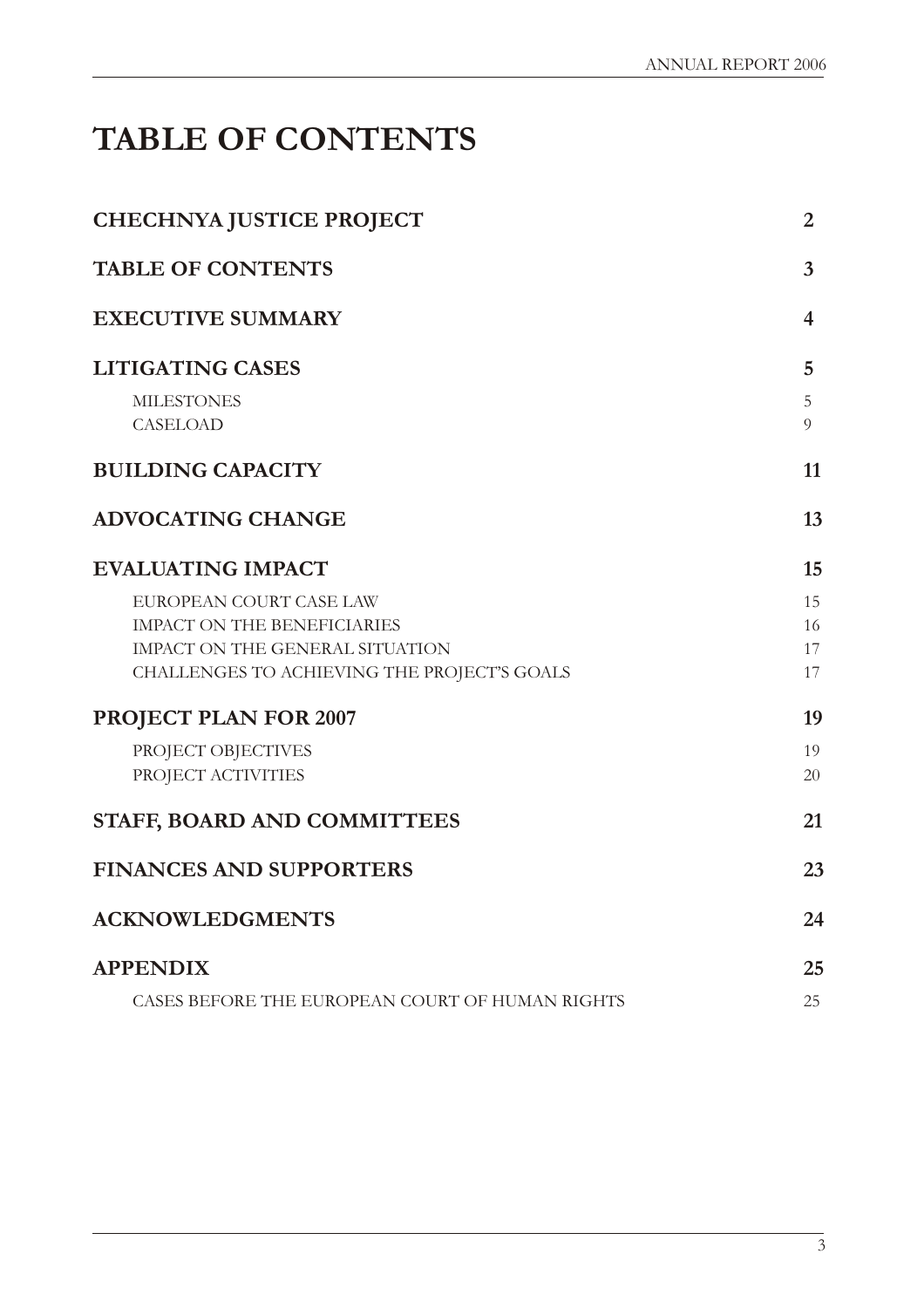# **EXECUTIVE SUMMARY**

The Chechnya Justice Project received its first victory before the European Court of Human Rights in July 2006, when the Court issued a positive decision in the Project's first case more than six years after the application was first submitted. By the end of 2006, the Project had won four important cases before the Court.

These victories are tremendously important for the Project's clients. After many years of unsuccessfully seeking justice through the Russian judicial system, victims are finally achieving redress through the ECtHR, which has held the Russian government responsible for violations of their rights. While the financial compensation granted to victims by the Court is often overshadowed by delayed justice, it will provide essential support to families that have often lost their primary provider.

These victories provide hope to the hundreds of applicants with cases still pending before the Court. Three cases decided in 2006 concerned disappearances in Chechnya and set important precedent for the ECtHR. Issues such as the burden of evidence in disappearance cases, the right to compensation for relatives of the disappeared, and the obligations of the state to conduct effective investigations and cooperate with the Court have been affirmed and expanded in these cases.

The victories, however, were also accompanied by less positive developments. In late 2006, the Project experienced significant problems when trying to register its Moscow office under a new law on non-governmental organizations. After two rejections and several months of suspended activities, the application for registration was finally approved in February 2007. While the Project was able to follow up on all the cases that it had submitted to the Court, the suspension of the Moscow office and the additional administrative work diverted energy and resources from the Project's main activities.

Nonetheless, the Project expects further success before the Court and estimates that another six of the Projects cases will be decided in 2007. The Project will also continue to submit new cases to the Court seeking redress for grave human rights abuses in the North Caucasus.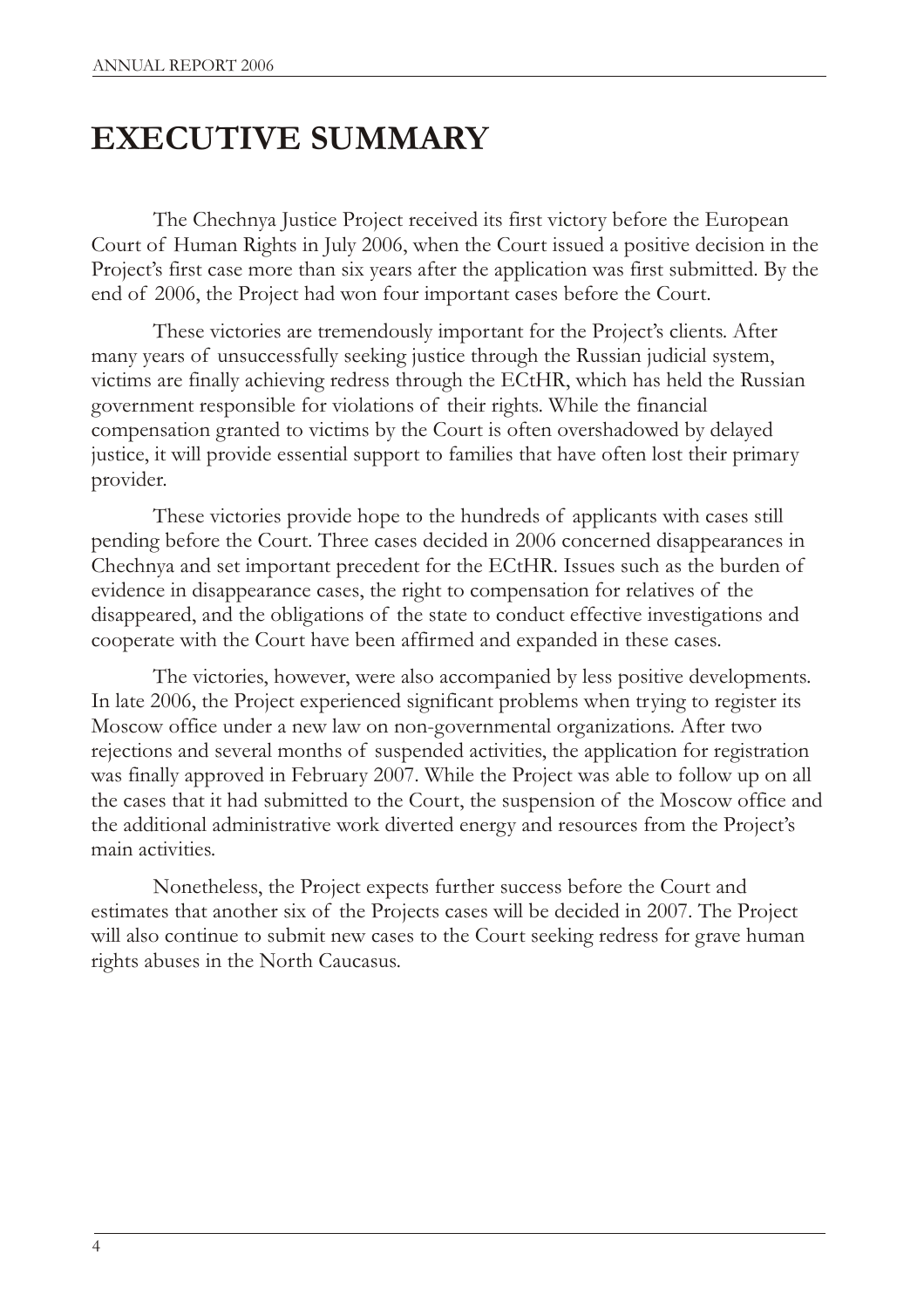# **LITIGATING CASES**

*Representing victims of grave human rights abuse in the North Caucasus before Russian prosecutorial and law-enforcement bodies and the European Court of Human Rights remained the main activity of the Project in 2006. The Project won four important cases before the Court, setting important precedents and providing redress to the Project's clients.*

#### **MILESTONES**

In 2006, the ECtHR handed down judgments in four of the Project's cases. In all of the cases, the Court ruled in favor of the applicants on the major issues and the applicants were awarded significant compensation. The cases concerned disappearances and summary executions and the successes of these cases set important precedents for other cases from Chechnya regarding similar crimes.

### BAZORKINA V. RUSSIA

On 27 July 2006, the European Court for the first time delivered a judgment in one of the Project's cases. Bazorkina v. Russia was also the first case regarding disappearances in Chechnya to be decided by the Court.

The Court considered the disappearance of Khadzhi-Murat Yandiyev, a 25 year-old Chechen, who was detained after he fled Grozny, Chechnya, together with a group of fighters on 1 February 2000. Following his detention, Yandiyev was questioned in the village of Alkhan-Kala by Colonel-General Alexander Baranov. After questioning Yandiyev, the general ordered his execution. The events, including the execution order, were filmed by several camera crews and video evidence was submitted to the Court. Neither Yandiyev, nor his body, have been found.

Despite his mother's numerous attempts to obtain information about her son and requests for an investigation, the government took no action before opening a criminal investigation in July 2001, almost eighteen months after the events. Despite the clear evidence in the case, the Russian authorities suspended the investigation six times in six years, stating that it was impossible to identify the perpetrators of the disappearance. Colonel-General Baranov was questioned for the first time in June 2004 and no charges have been brought before a Russian court in the case.

In its unanimous judgment, the Court made a number of findings:

- The detention of Yandiyev had been unlawful as Russian troops disregarded domestic legal procedures (Article 5 of the European Convention on Human Rights);
- Yandiev must be presumed dead considering the execution order that was issued against him and the fact that he has been missing for more than six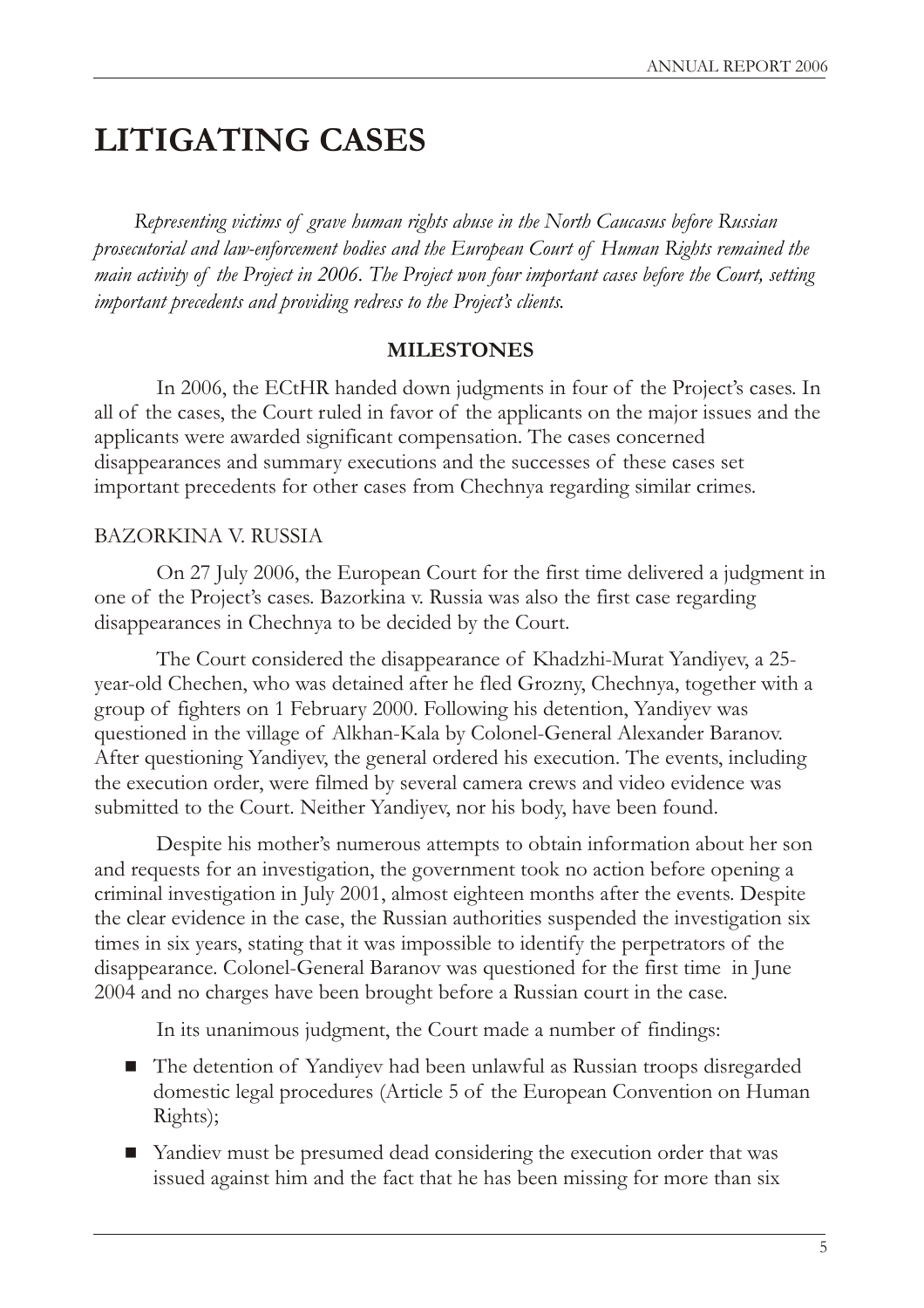years. The Court held that the Russian government is responsible for his death (Article 2);

- The investigation into the disappearance of Yandiev has been inadequate on numerous accounts (Article 2);
- The suffering of Yandiev's mother as a result of her son's disappearance and the failure of the Russian government to take adequate steps to investigate his fate reaches the threshold of inhuman and degrading treatment (Article 3);

The Court awarded Fatima Bazorkina EUR 35,000 in compensation for the loss of her son and for the inhuman treatment she received from the Russian authorities.

*"Finally, a court has been willing to properly examine my case. I now hope that the Russian authorities will make a serious effort to establish the truth about my son's fate and bring to justice those responsible."*

*Fatima Bazorkina*

### ESTAMIROV AND OTHERS V. RUSSIA

On 12 October 2006, the Court handed down its judgment in the case Estamirov and Others v. Russia, unanimously holding Russia responsible for the summary execution of five family members in February 2000.

Khasmagomed Estamirov (1933), Khozhakhmad Estamirov (1963), Toita Estamirova (1971), their son Khasan Estamirov (1999), and Said-Akhmed Masarov (1950) were killed by Russian federal forces in a suburb of Grozny during a sweep operation on 5 February 2000, several days after the federal forces had established control of the capital. The bodies were discovered the same day, burned and with wounds from several gunshots, in the backyard of their own house by a relative. Toita Estamirova, eight months pregnant at the time, had several gunshots to her chest and abdomen. Toita's one-year old child, Khasan, had gunshots to his head and leg.

Investigators at the scene of the crime collected numerous empty cartridges and recorded tracks in the ground made by armed personnel carriers used only by Russian military forces. The investigation established that the sweep operation was conducted by special police force units (OMON) from St. Petersburg and Ryazan. Yet the Russian authorities have failed to hold anyone accountable for the crime.

In its judgment, the Court concluded that the death of the applicants' relatives should be attributed to the Russian state (a violation of Article 2 of the European Convention on Human Rights). The Court noted that the Russian government had not disputed that the area was controlled by Russian federal forces at the time. The government also did not provide any explanation for its assertion that the deaths of the Estamirov family members were not linked to numerous other deaths in that area on that day. The Court also noted that the investigation into the deaths had not been completed and that the individuals responsible were not identified or indicted.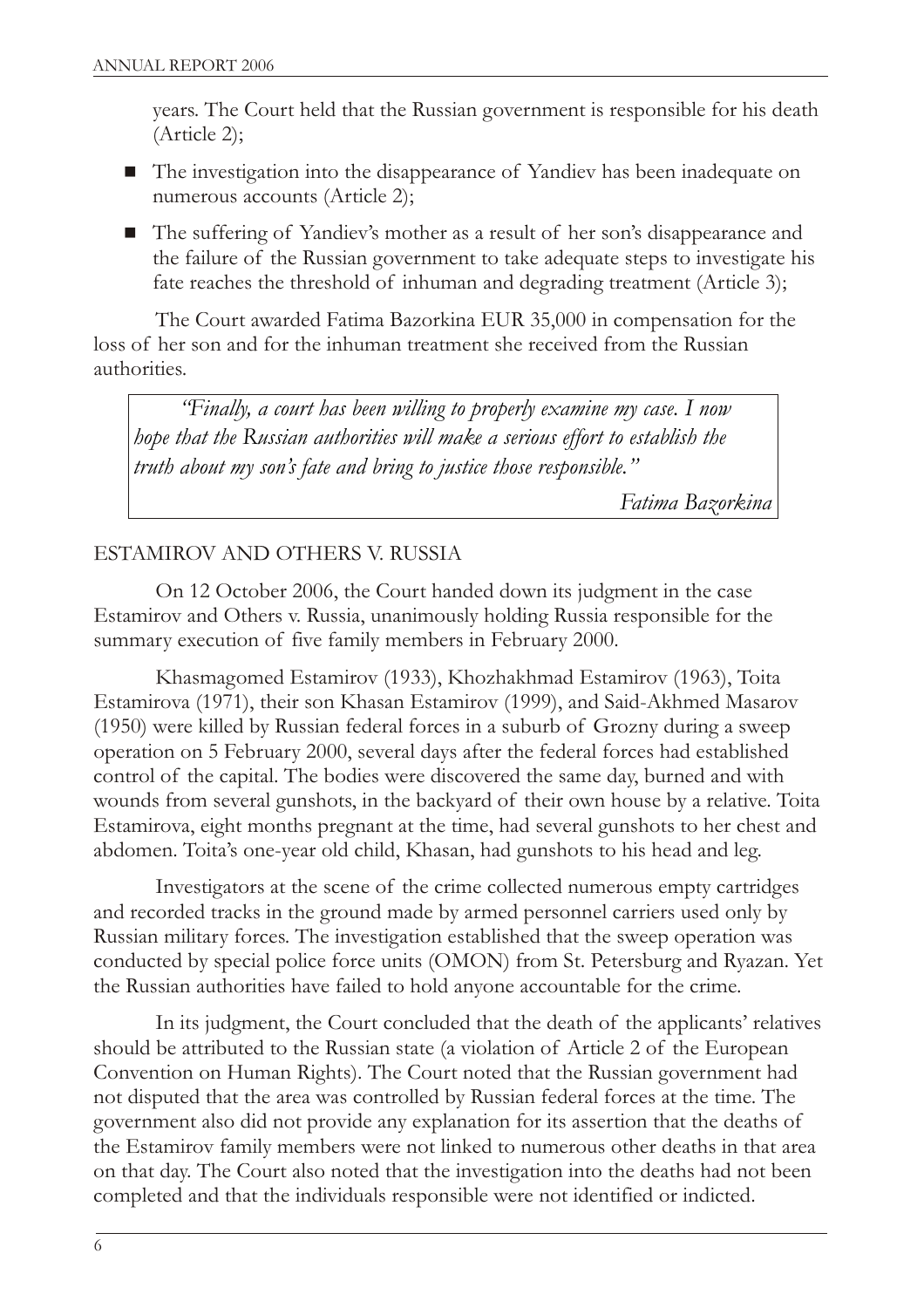Because of this and other shortcomings in the government's response the Court found that the Russian state had also violated its obligation to conduct a proper investigation. In addition, the Court found that the applicants did not have access to an effective remedy for the violations (violation of Article 13).

The Court awarded the remaining family members EUR 227,751 in compensation.

### IMAKAYEVA V. RUSSIA

In Imakayeva v. Russia, the ECtHR unanimously held Russia responsible for the detention, disappearance and presumed death of Said-Khuseyn Imakayev and his father, Said-Magomed.

Said-Khuseyn Imakayev was detained at a roadblock between the villages of Starye and Novye Atagi in Chechnya on 17 December 2000. Several eyewitnesses testified that they saw uniformed men throw Said-Khuseyn into a military vehicle and drive away. Said-Khuseyn has not been seen since.

Early in the morning of 2 June 2002, four months after Said-Magomed and Marzet Imakayev had filed an application with the European Court of Human Rights, approximately 20 armed military servicemen arrived on six armored personnel carriers (APC) at the Imakayev house, confiscated documents and took away Said-Magomed, telling Marzet that he would be taken to the local district center. Said-Magomed has not been seen since.

Immediately after the detention and disappearance of their son, Marzet and Said-Magomed submitted numerous complaints to prosecutor's offices and other government institutions. They visited detention centers and prisons in Chechnya and the North Caucasus looking for their son. When her husband was detained and disappeared, Marzet continued this quest on her own. The Russian government initially denied that they had detained either the father or the son. In 2004 however, the government admitted detaining the father, but claimed that he was released the same day.

Because of her efforts to find her husband and son, Marzet was subjected to several threatening interrogations and eventually sought refuge in the USA out of concern for her and her family's security.

In its judgment, the Court made a number of important findings:

- Said-Khuseyn and Said-Magomed Imakayev had been unlawfully detained by Russian security forces (Article 5);
- Said-Khuseyn and Said-Magomed must be presumed dead and the Russian authorities are responsible for their deaths (Article 2);
- The investigation into the unlawful detention and disappearance has been inadequate on numerous accounts. The Court specifically noted the lack of attempt to identify the APCs and the detachments involved in the detentions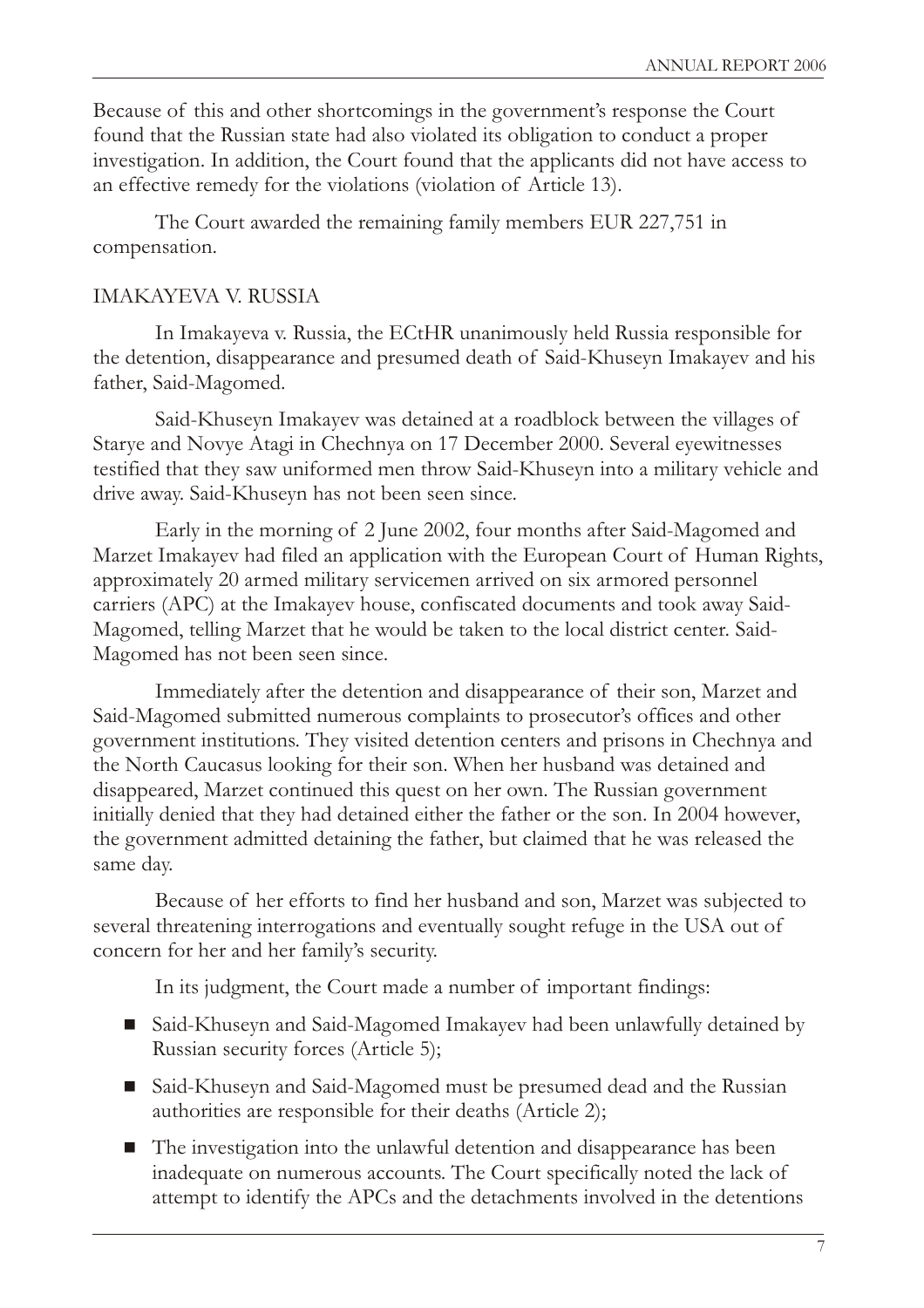(Article 2);

- The disappearances of Marzet's son and husband and the failure of the Russian government to take adequate steps to establish their fate, constitute inhuman treatment (Article 3);
- The lack of authorization and safeguards in connection with the search constituted a violation of the right to respect for private and family life. The authorities' general reference to special powers under the Suppression of Terrorism Act was deemed insufficient (Article 8).

The Court stated that it was struck by the lack of accountability or any acceptance of direct responsibility by the officials involved in the events.

In addition, the Court rebuked the Russian authorities for not cooperating with the Court by failing to submit documents requested by the Court (Article 38). The Russian authorities consistently reject requests from the Court for documents in cases related to Chechnya claiming that they contain state secrets.

The Court awarded Marzet Imakayeva EUR 90,000 for the disappearance of her son and husband.

### LULUYEV AND OTHERS V. RUSSIA

In Luluyev and Others v. Russia the Court unanimously held the Russian government responsible for the detention and murder of Nura Luluyeva whose body was found in Chechnya's largest known mass grave.

On 3 June 2000 a group of military servicemen appeared at the market where 40-year-old mother of four, Nura Luluyeva, worked. They detained her, along with several others, including two of her cousins. Eyewitnesses to the detention report that the military servicemen arrived on APCs, which are only used by Russian federal forces.

Luluyeva's body and the bodies of her cousins were later found among fiftyone dead bodies in a mass grave in February 2001. The grave was located in the village of Dachny, which is less than a kilometre from the main military base at Khankala in Chechnya. Most of the recovered bodies were in civilian clothing, some were blindfolded, and many had their hands or feet bound. Several of the people whose bodies were discovered were last seen alive in the custody of Russian federal forces.

In its judgment, the Court made a number of important findings:

- Luluyeva had been unlawfully detained by Russian security forces (Article 2);
- The investigation was inadequate on a number of accounts and among other things "plagued with delays in taking even the most trivial steps" (Article 2);
- The disappearance and death of Luluyeva and the failure of the Russian government to take adequate steps to investigate the case constitute inhuman treatment (Article 3);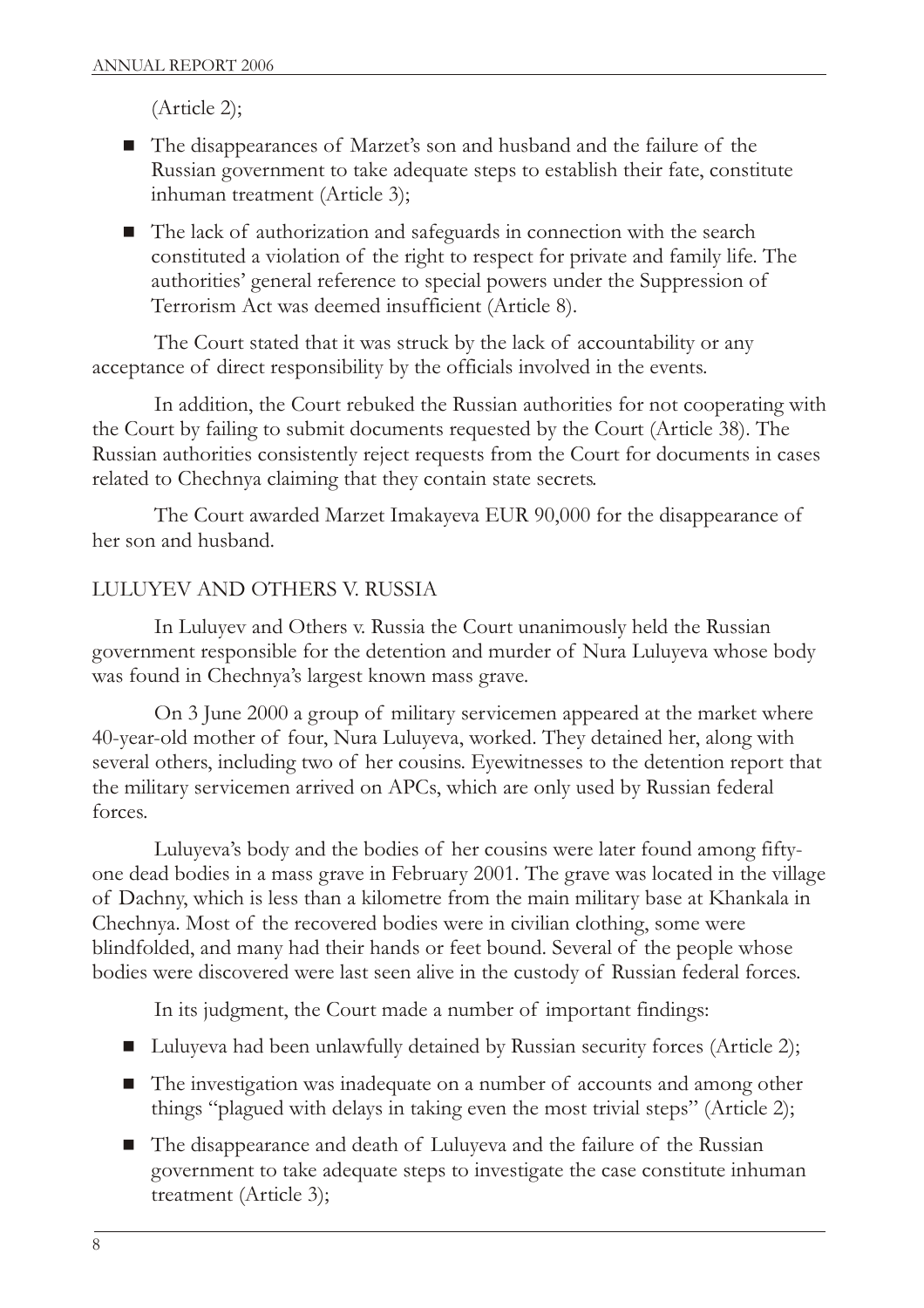■ Luluyeva was held in unacknowledged detention, which constituted a particularly grave violation of the right to liberty and security (Article 5).

In its judgment, the Court also noted that the investigations into the deaths of other people whose bodies were discovered in the mass grave had been ineffective. In a 2001 report about the discovery of the mass grave, Human Rights Watch heavily criticized Russian authorities for failing to identify the majority of the bodies, record and preserve important evidence and conduct adequate autopsies. No one has been held accountable for these 51 murders. The Projects represents the families of several other people whose bodies were found in the same mass grave.

#### **CASELOAD**

In addition to the victories in the above-mentioned cases, the Project saw important progress in its other cases. A number of new applications were lodged with the Court.

By the end of 2006, the Project represents more than 900 victims and their family members in 135 cases. In 114 of these cases, the Project's lawyers have exhausted all possible domestic remedies in Russia and the cases have been submitted to the European Court of Human Rights.

#### APPLICATIONS

The majority of the new cases that the Project submitted to the Court in 2006 concerned enforced disappearances in Chechnya. Other cases concerned extra-judicial execution, torture, and arbitrary detention. In all of the cases there are strong indications that the perpetrators of the violations belonged to Russian lawenforcement agencies.

Compared to previous years, the Project experienced an increase in the number of requests for legal assistance in torture cases, most of them recent.

In 2006, the Project discontinued its practice of submitting preliminary applications to the Court and instead focused on immediately submitting high-quality full applications. The practice of preliminary applications was necessary during the first years of the Project because of logistical and security challenges to operating in the North Caucasus. As the experience and expertise of the Project's staff has grown, this practice is no longer necessary, greatly reducing the time before an application is submitted to the Court.

The Project submitted 31 full applications in 2006.

#### COMMUNICATIONS

In 2006, the ECtHR informed the Russian government of twelve cases submitted to the Court by the Chechnya Justice Project. In an effort to increase the Court's effectiveness, it adopted a new policy in 2006 that combines the Court's admissibility ruling with its decision on the merits. We expect that this new practice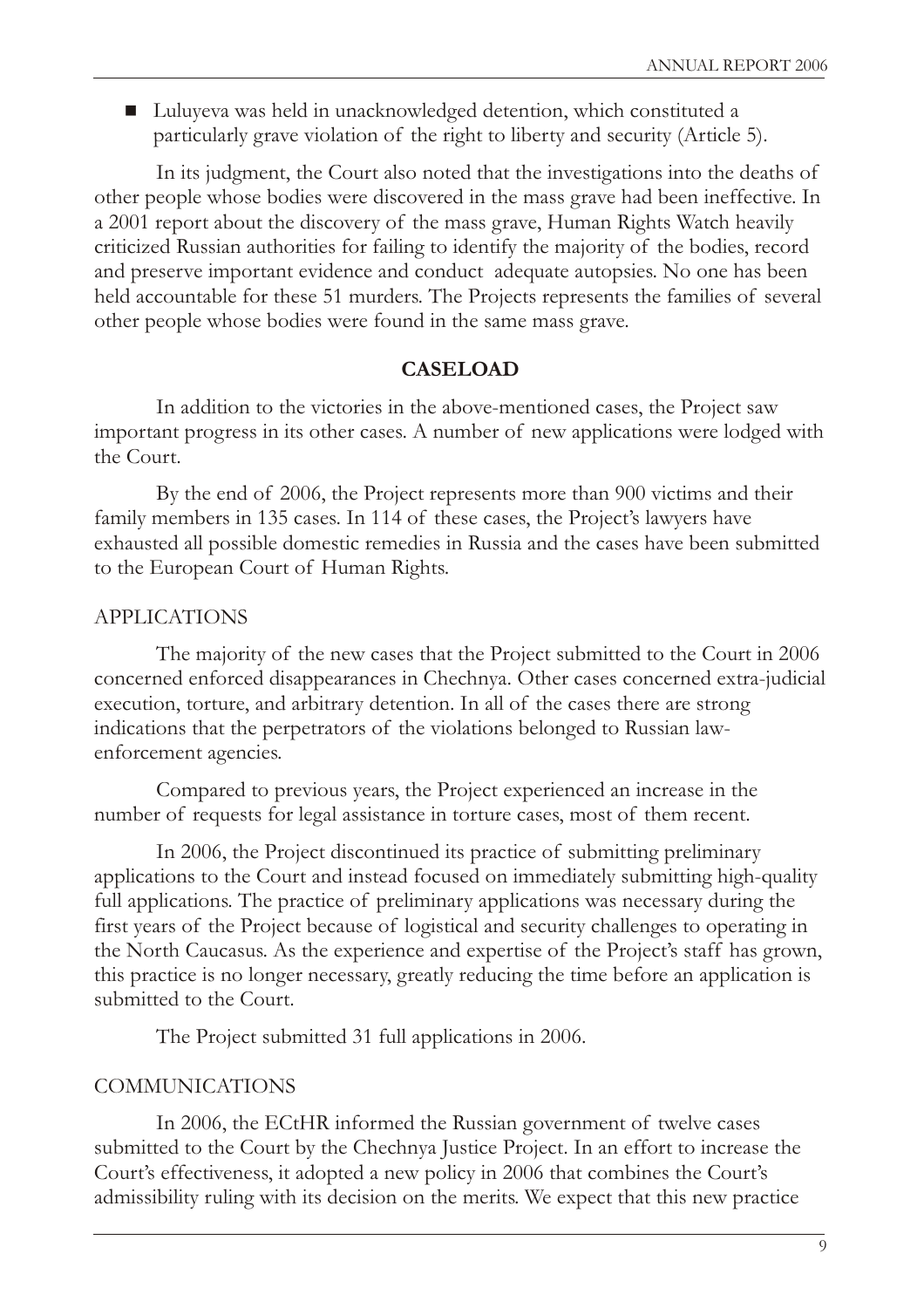will lead to judgments in our cases earlier than expected.

### ADMISSIBILITY DECISIONS

In 2006 the Court declared seven of the Project's cases admissible, the final stage of litigation before the Court evaluates a case on its merits and issues a decision. The total number of admissible cases is 14.

The high success-rate of applications submitted to the ECtHR by the Project thus far reflects the high quality of the applications submitted by the Project's staff. Indeed, more than 90 percent of all applications submitted to the Court are refused due to procedural problems. The Project is pleased to report that all of its cases have been accepted for review by the Court and all cases that have reached the communication stage have proceeded to the admissibility stage. Likewise, all cases that have reached the admissibility stage have proceeded to the final stage of the procedure, a hearing on the merits.

| The Project's cases at the Court | Progress in 2006 | Total |
|----------------------------------|------------------|-------|
| Submitted                        |                  | 114   |
| Communicated                     | 12               |       |
| Admissible                       |                  |       |
| Favorably decided                |                  |       |

Table: Status of the Project's cases at the Court.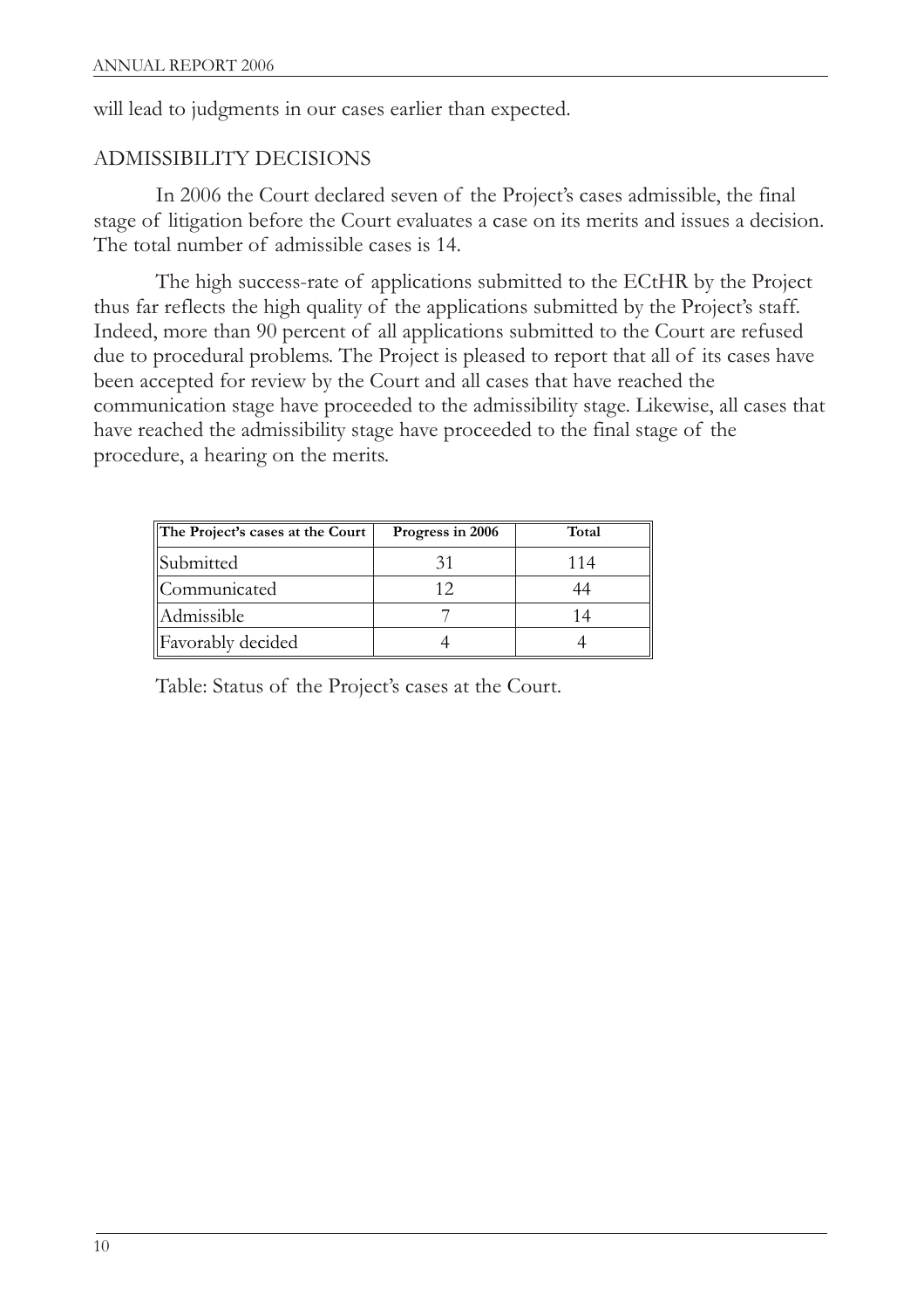# **BUILDING CAPACITY**

*The Project expanded its activities aimed at enhancing the knowledge and skills of Russian lawyers in the fields of Russian law, European law, international law, and the European Court of Human Rights. The Project's staff organized and attended trainings and seminars and the Project initiated the development of an on-line resource center for Russian lawyers.*

#### PROFESSIONAL TRAINING AND RESOURCES

From 24 – 26 March 2006 the Project hosted its second seminar on 'Litigation before the European Court of Human Rights' in Nazran, Ingushetia. The seminar was the second in a series of educational programs organized by the Project aimed at capacity-building for lawyers from the North Caucasus.

The seminar was attended by lawyers and human rights defenders from several republics of the North Caucasus: Chechnya, Ingushetia, Kabardino-Balkariya, Karachaevo-Cherkessia and North Ossetia. The participants were selected on a competitive basis and are all involved in criminal law practice.

The first day of the program included lectures and trainings on the history of the European Convention on Human Rights and the European Court of Human Rights, as well as on the preparation of applications to the ECtHR, Court procedures and issues of application admissibility (Article 35 of the European Convention). During the second day participants completed an in-depth study of the specific rights provided for in Article 2 (right to life) and Article 3 (prohibition of torture) of the Convention. Finally, on the last day participants took part in a moot court and roleplaying exercises, which gave them the opportunity to practice argumentation.

In connection with its new web-site, the Project developed an on-line resource center for Russian lawyers interested in submitting applications to the ECtHR. The resource center includes instructions, templates, forms and articles on how to file an application.

In 2006, the Project also added a searchable database of ECtHR judgments translated into Russian to its website. From 1 August 2006, the resource center, including the database, was visited 2,311 times, of which 1,617 came from Russia.

### RIGHTS EDUCATION

To raise awareness of human rights and relevant human rights mechanisms among people in the North Caucasus, the Project published the *Citizen's Guide for Residents of the Republic of Chechnya: Defending your Rights on the Territory of the Russian Federation*. This guide for victims and their family members provides basic information about human rights and available legal mechanisms, including step-by-step instructions for gathering evidence and the process for launching domestic and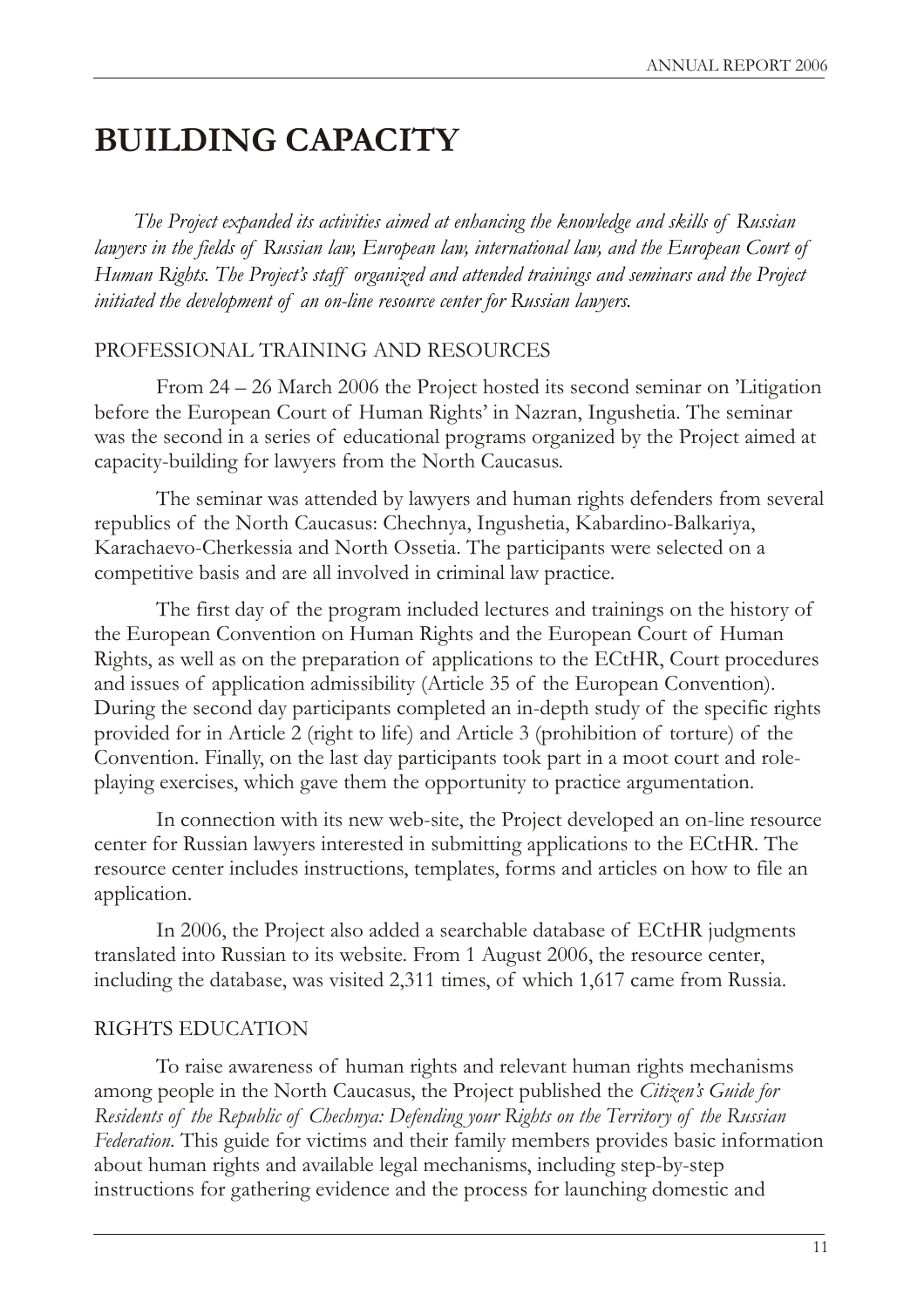international litigation. The Project distributes this booklet to its existing and potential clients. Through this publication the Project is able to assist and inform a wide audience about their rights and the rights protection mechanisms available to them. Over 150 copies of the guide were distributed in 2006.

Together with the European Human Rights Advocacy Centre/Memorial and the European Council on Refugees and Exiles, the Project translated and published the Court's decisions in the first six cases from Chechnya. The book was distributed for free and provides non-English speakers access to these important decisions.

### RAISING AWARENESS AND SHARING BEST PRACTICES

Project staff participated in numerous seminars and trainings in Russia and Europe raising awareness of the Project's work in the North Caucasus, sharing strategies for appealing to domestic and international protection mechanisms, and developing the Project's own capacity through additional training programs.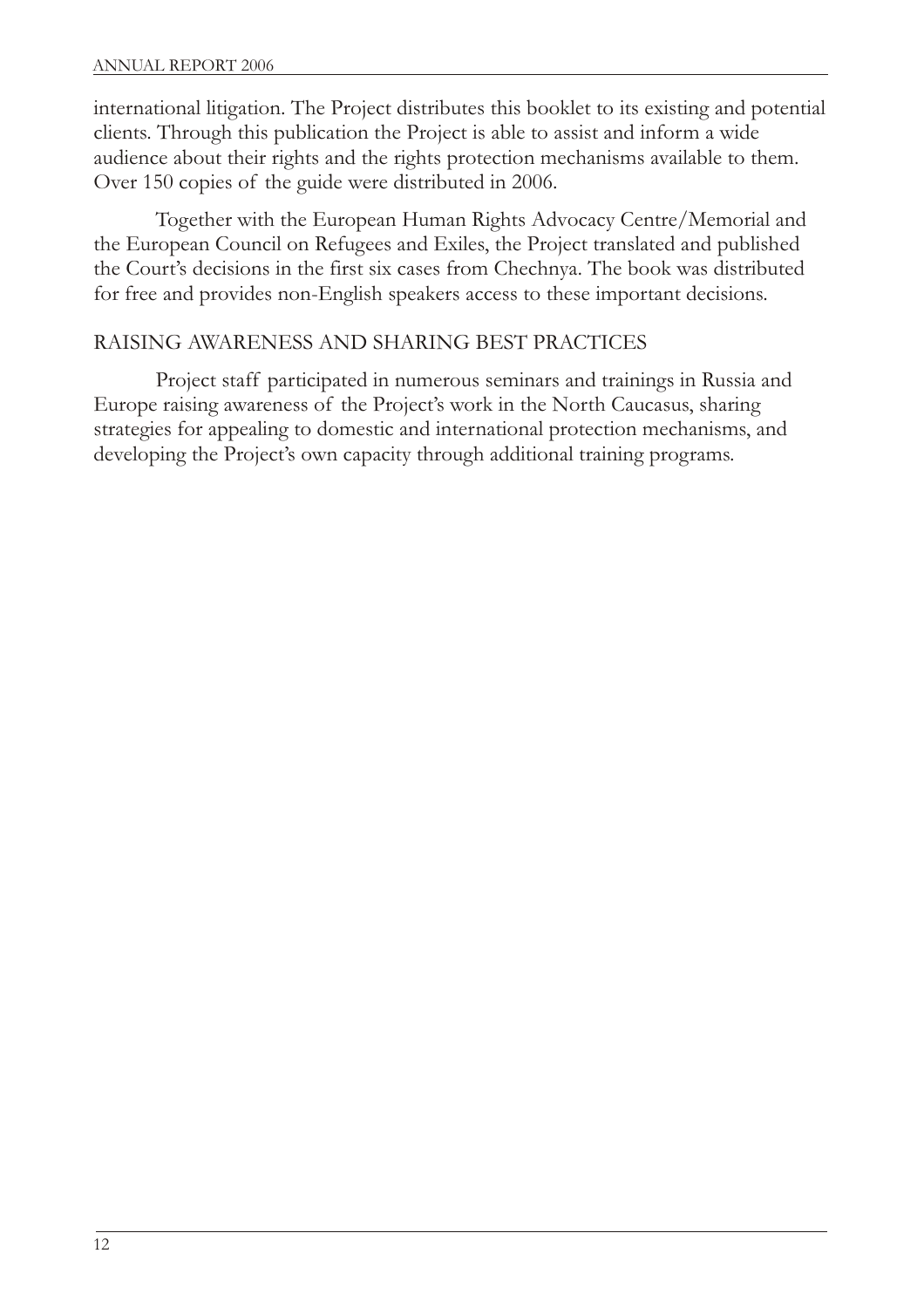# **ADVOCATING CHANGE**

*The Chechnya Justice Project strives to foster a nuanced and informed discussion about the human rights situation in the North Caucasus. The Project advocates for an end to impunity for grave human rights abuses in Chechnya, the full implementation of ECtHR decisions, and the establishment of better protection mechanisms in the North Caucasus.*

#### **GOVERNMENTS**

The Project conducts significant advocacy activities directed at mostly European governments on issues related to the effectiveness and operation of the European Court and changing the human rights situation in Chechnya. The Project maintains regular contact with members of the Moscow-based diplomatic corps from Canada, Germany, the Netherlands, Norway, Sweden, the United States, and the United Kingdom. The Executive Director held meetings with members of the parliaments in Sweden and Norway, members of the foreign offices of Norway, Sweden, the Netherlands and the United Kingdom, and with representatives from the Council of Europe.

### MEDIA

The Project received enormous media attention in 2006 in connection with the four judgments at the Court. As the first ECtHR judgment concerning disappearances in Chechnya, Bazorkina v. Russia received especially wide coverage. The judgment was referenced in most major newspapers in Europe and North America and was extensively covered by the BBC. Also Russian media covered these cases extensively.

In 2006, the Project and its cases were mentioned more than 250 times in international and Russian media.

### BUILDING COALITIONS

The Project works with like-minded NGOs and activists to share information and develop common strategies to address the human rights crisis in the North Caucasus. The Project works to monitor cases and notes trends and new developments in the region to share with prominent advocacy organizations working within and outside of Russia.

The Project, together with Human Rights Watch, organized a strategy meeting with other human rights NGOs at the European Human Rights Advocacy Centre in London. The meeting's purpose was to develop an advocacy strategy to ensure that once the European Court issues Chechnya-related judgments, the Russian government is prepared and willing to undertake measures to prevent future abuses.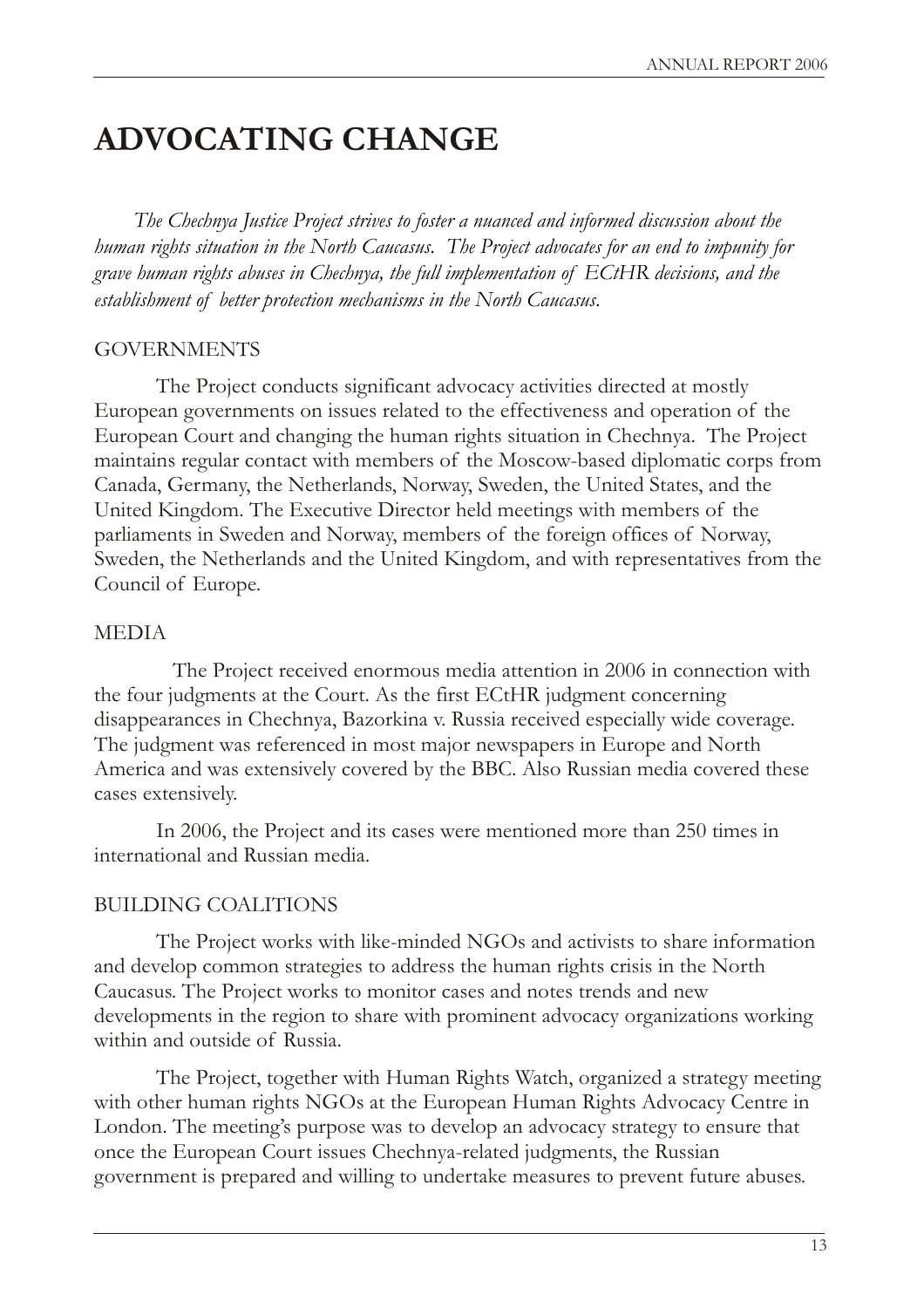Attendees, including representatives from Amnesty International, the European Human Rights Advocacy Centre, the International Helsinki Federation, and the Russian organization Demos, agreed to continue sharing advocacy goals and challenges in a common effort to ensure the effective implementation of ECtHR decisions.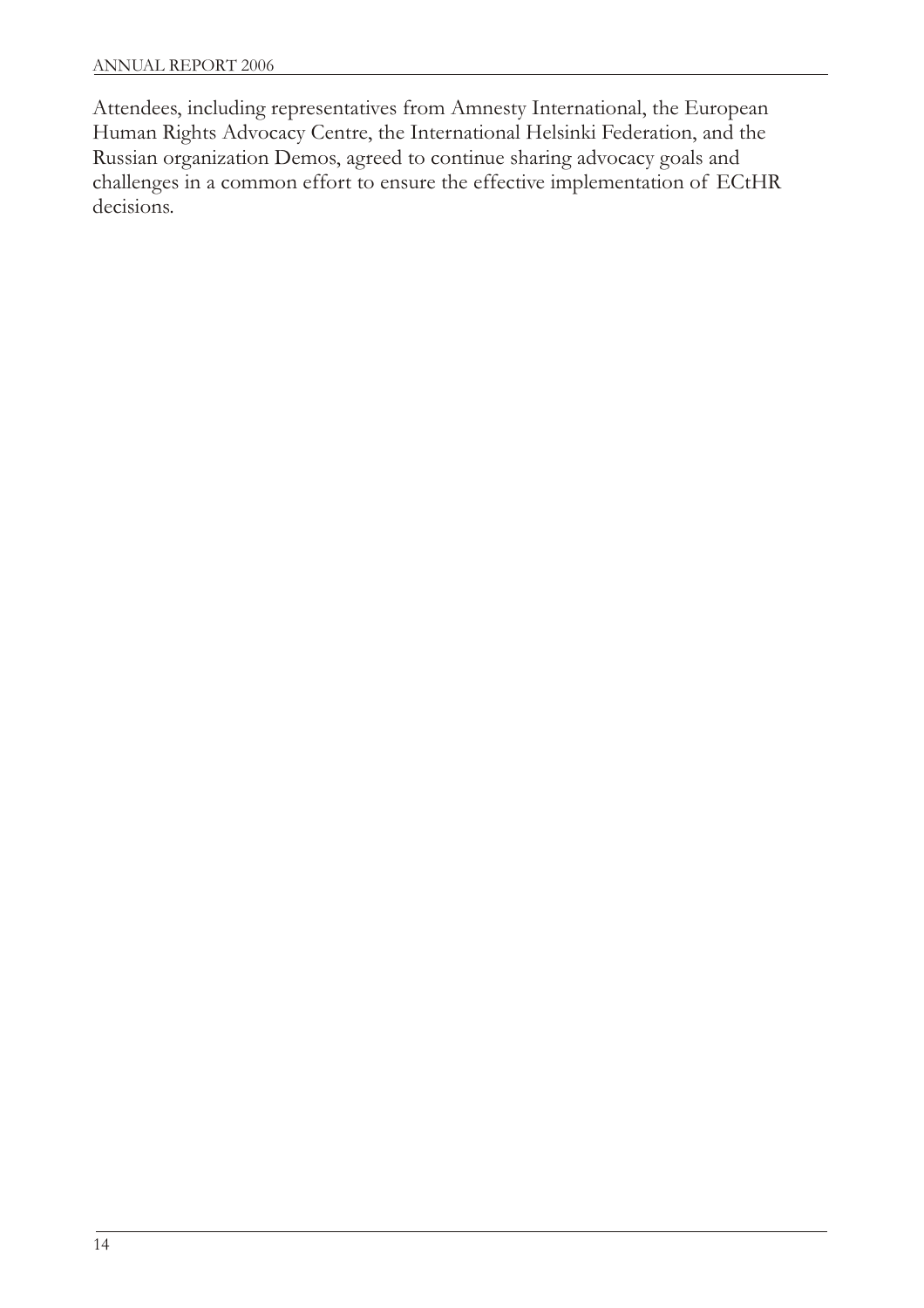# **EVALUATING IMPACT**

*The Chechnya Justice Project is a long-term investment in the pursuit of justice as a peaceful means to ending grave human rights abuses. The real impact of the Project's work will be dependent upon the effective implementation of decisions by the European Court of Human Rights. However, there are early indications that the Project's work is already improving access to justice for victims and their families.*

#### **CASE LAW**

Despite having only four of its cases decided by the Court in 2006, the Project has had a considerable impact on the Court's case law. All four cases provided fertile ground for the Project and the Court to further develop case law in the areas of inhuman treatment of relatives, disappearances and the right to lief, and the obligations of the respondent state.

### INHUMAN TREATMENT OF RELATIVES

The Project has argued that the close relatives of the victim have suffered a violation of Article 3 of the Convention (inhuman treatment). We argue that not properly investigating a person's disappearance or murder for more than several years, sending form letters in response to pleadings for an effective investigation and endlessly referring relatives to other government bodies constitutes inhuman treatment of the relatives and indifference towards their suffering.

In all four of the Project's cases decided by the Court, judges accepted this argument and found that the relatives' rights under Article 3 had been violated. This firmly establishes that the respondent state has an obligation to properly investigate serious allegations of similar violations and a failure to do so is inhuman treatment of the relatives and will result in a violation of the Convention.

### DISAPPEARANCES AND RIGHT TO LIFE

Cases involving disappearances have long been a challenge for judicial systems. The frequent lack of evidence concerning the fate of the victim and the identity of the perpetrators makes it difficult for a court to hold individuals responsible for the disappearance of a person.

In its early case law, therefore, the ECtHR treated disappearances solely as a violation of Article 5 (right to liberty). The Kurdish Human Rights Project pushed the development of this issue so that the Court also reviewed Article 2 in connection with disappearances and found a violation if the person had been detained and must be presumed dead. These principles were reaffirmed in the Bazorkina and Imakayeva cases.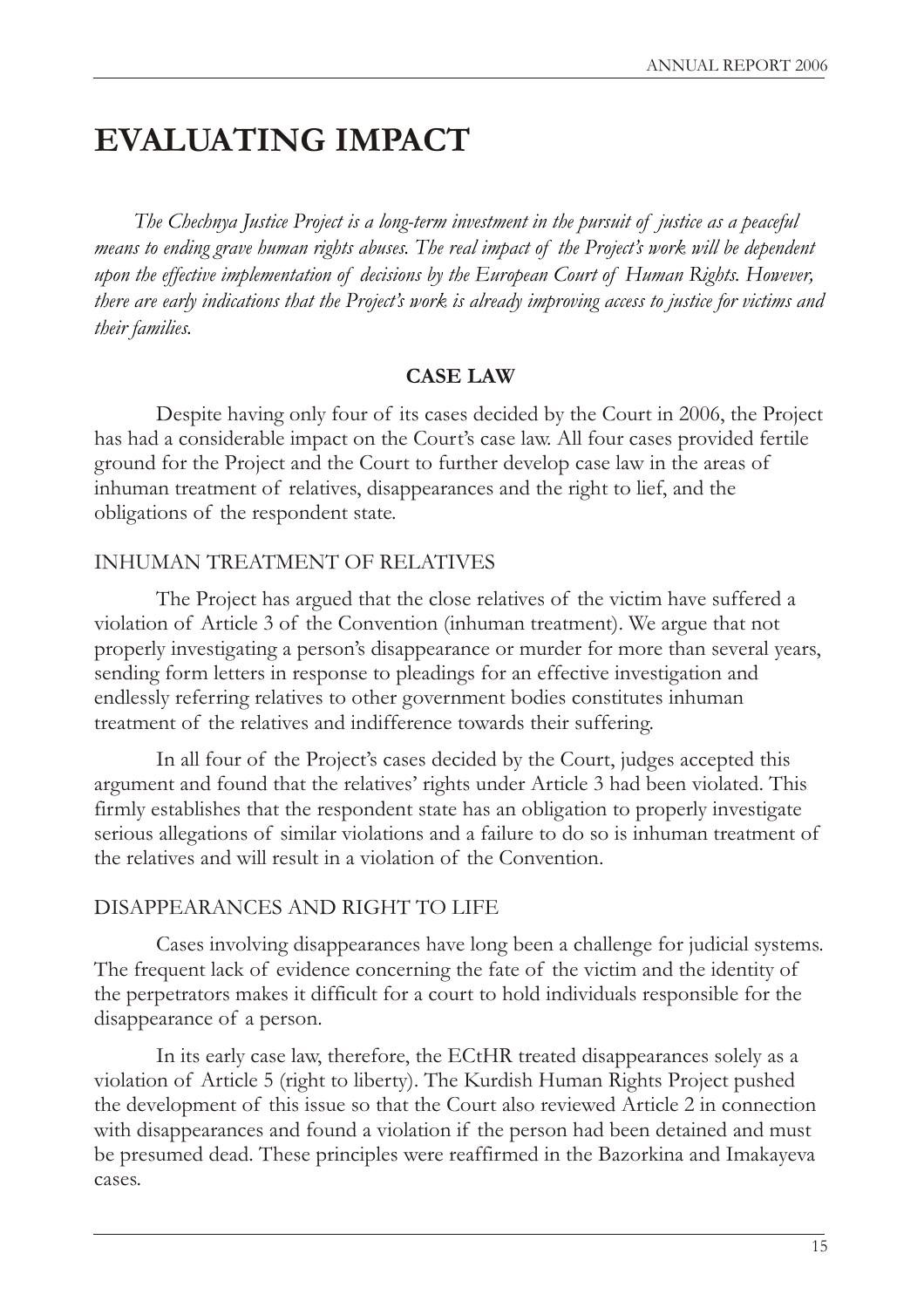In Imakayeva, however, the Court went further. While previously the Court held that the specific situation of the detention of the disappeared person must have been life-threatening (as in Bazorkina where the General gives an execution order) in order for the Court to find a violation of Article 2, in Imakayeva the Court holds that being held in unacknowledged detention in Chechnya is in and of itself a lifethreatening situation. This finding shows that the Court recognizes the extent of the problem of disappearances in Chechnya. These findings will prove important in future cases regarding Chechen disappearances.

### OBLIGATIONS OF THE RESPONDENT STATE

A contentious issue relating to all cases from Chechnya pending before the Court has been access to documents of the criminal investigation file. In most cases, the Court has requested these documents, considering them necessary for the proper examination of the case. The Russian government has consistently refused to provide full access by citing a provision in the Russian Code for Criminal Procedure.

The Project has consistently argued that this refusal violates Russia's obligations to fully cooperate with the Court and that it hampers the applicants' access to justice.

In both Bazorkina and Estamirov, the Court warned that a failure to produce these documents could lead to a violation of Article 38 (obligation to cooperate with the Court). However, the Court found that it was able to draw inferences with regards to the substantive issues from the government's failure to produce these documents without finding a violation of Article 38.

In Imakayeva, the Court finally found that the government had violated Article 38 by not providing the Court with the requested documents. This finding puts significant pressure on the government to provide these documents in future cases. A failure to do so could lead to the Court finding a violation of Article 38. As a result of this finding, the applicants to the Court and the Court itself will now be more likely to get access to the documents of the criminal investigation file and can properly evaluate the effectiveness of the investigation that the Russian government has conducted.

#### **IMPACT ON THE BENEFICIARIES**

With the first judgments in the Project's cases, our clients have seen concrete results from the Project's work. In the four cases decided by the Court in 2006, the Court ruled in favour of our clients on all major issues. After more than six years of fruitless battle for their rights in the Russian judicial system, the European Court established that their rights had been violated by the Russian authorities. It is difficult to overestimate the importance of this acknowledgement for the people who are affected.

In addition to recognizing that their rights had been violated, the ECtHR also awarded significant compensation to our clients. For families that have lost their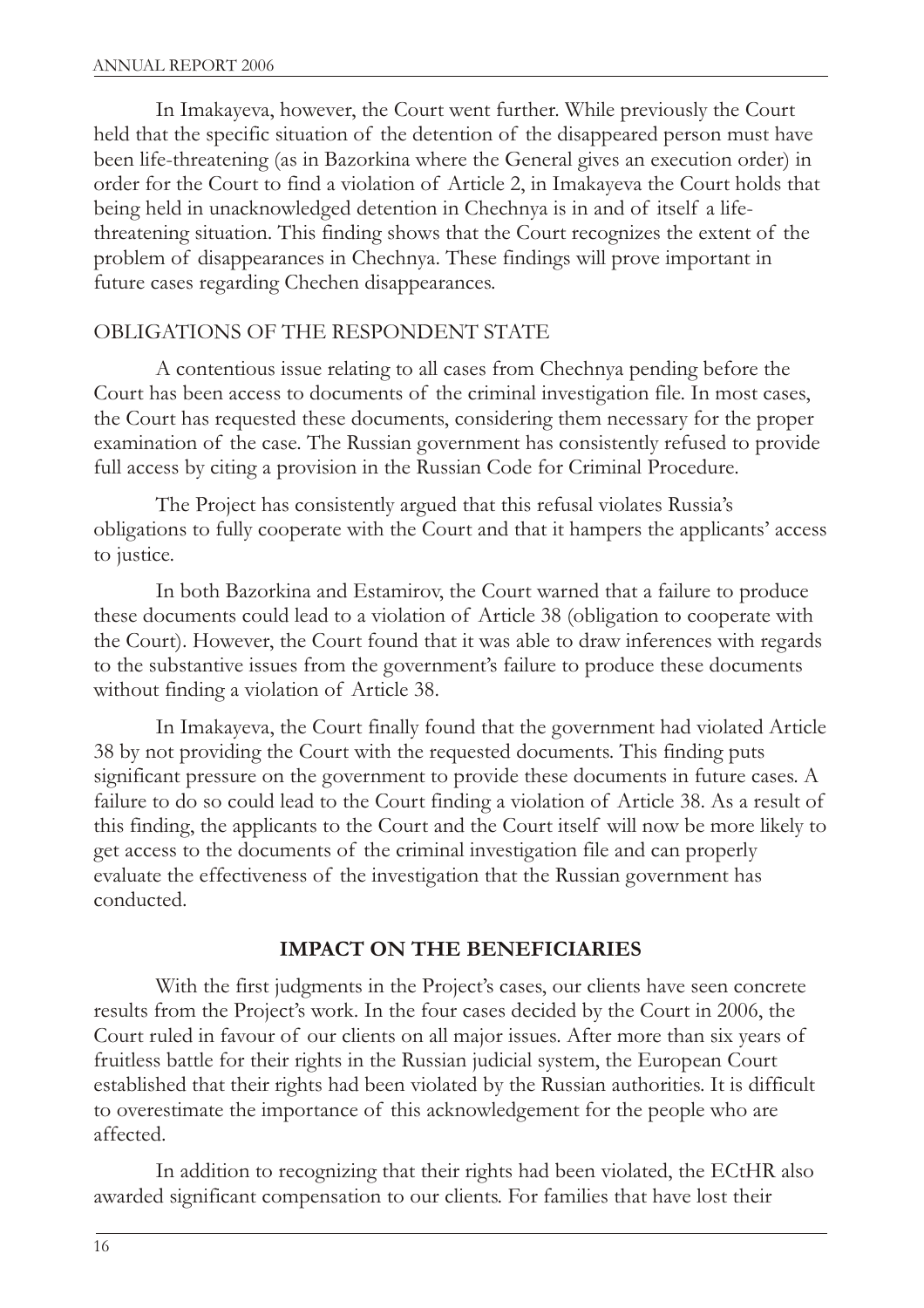primary provider, this compensation is of immense value.

#### **IMPACT ON THE GENERAL SITUATION**

While the judgments have had a positive impact on the lives of the clients, their full impact on the general human rights situation in the North Caucasus is still to be realized. In connection with each judgment, the respondent state has an obligation to undertake measures to ensure that the victims' rights are restored as far as possible and that similar violations do not occur again. Together with the clients, the Project will develop recommendations on these measures and advocate for their adoption by the Russian government, including through the Council of Europe and its member states.

There are, however, early indications that these cases have an impact on the human rights situation even before they are fully implemented.

#### RE-OPENING INVESTIGATIONS

The Project has documented several individual cases in which the Russian government has reopened closed investigations once the government receives notification from the ECtHR that an application has been filed related to the investigation. Frequently a notification by the Court, referred to as a communication, prompts renewed investigative activity in the cases, including interviews of witnesses, identification of possible perpetrators and other crucial investigative steps. In Bazorkina, the Project obtained the criminal case file submitted to the Court by the Russian government. The criminal case file demonstrated that most of the investigative steps in the case were taken only after the case was communicated. In fact, a flurry of investigative activity was initiated when the Court requested an oral hearing in the case in September 2005.

#### CHANGING THE BEHAVIOR OF LOCAL COURTS

A few local courts in Chechnya have recently agreed to hear and, in some cases, have supported the Project's complaints of prosecutorial negligence. This is a significant change from the past when almost all complaints of this type were ignored by the courts. While these court rulings have not yet succeeded in bringing new cases to trial or holding perpetrators accountable, they are steps in the right direction for the judiciary.

#### **CHALLENGES TO ACHIEVING THE PROJECT'S GOALS**

The Project continued to face serious concerns about security, as clients reported additional incidents of harassment and intimidation. The Project staff, board and advisers regularly discuss security issues at their meetings, and the Project has an emergency response strategy for reported threats to clients or staff. Partner organizations, including the Human Rights Centre "Memorial," the European Human Rights Advocacy Centre, the Moscow Helsinki Group and others, as well as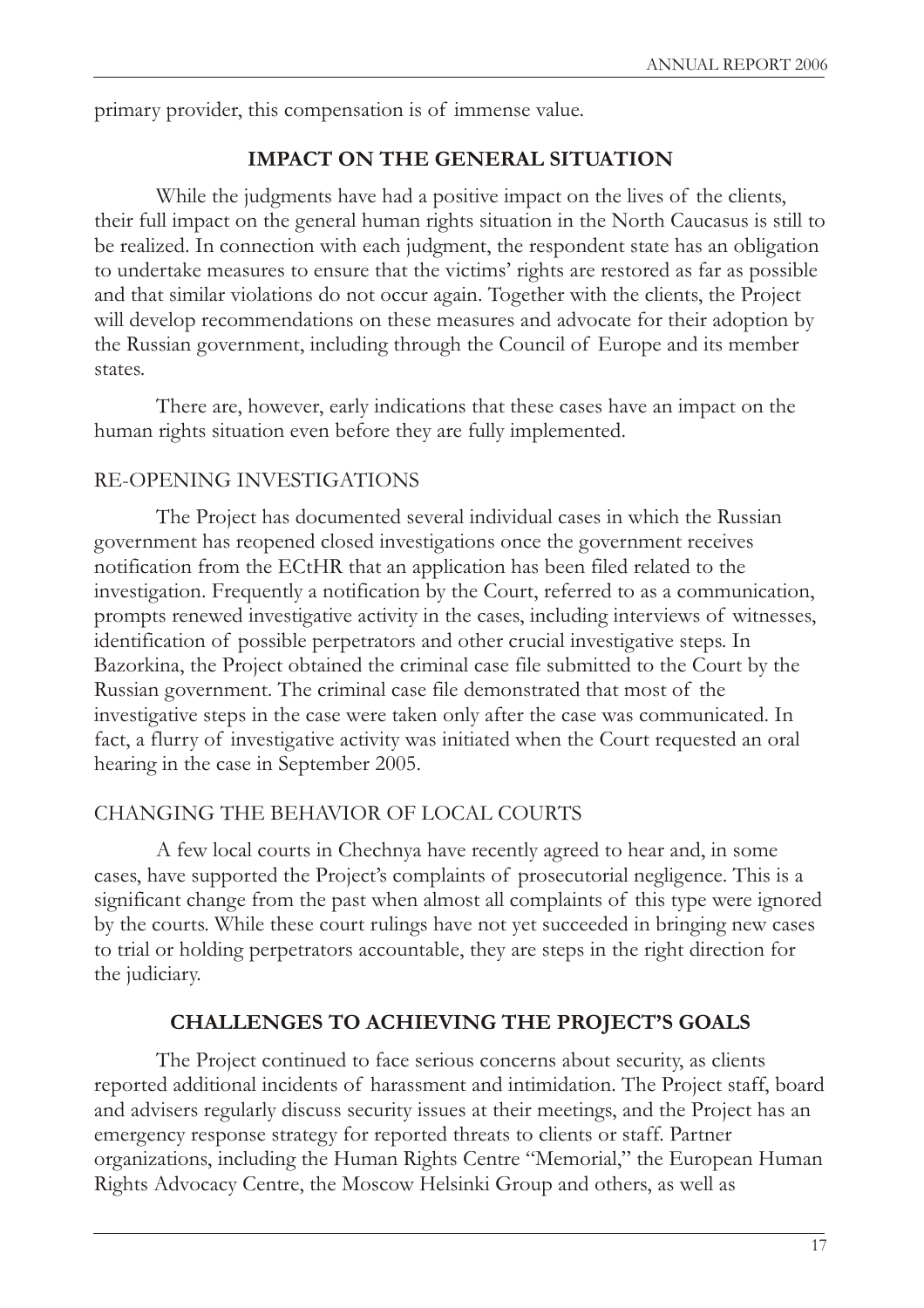individuals representing victims before the European Court of Human Rights, also continue to document such threats.

In the most serious of incidents, applicants before the European Court have been killed or subjected to enforced disappearance. Other applicants, as well as applicants' relatives, friends, associates or witnesses, have been followed, beaten, questioned or threatened with reprisals. It is often unclear whether these threats are in response to an applicant's communication with the ECtHR or are in retaliation for a victim's or relative's efforts to pursue domestic remedies. The Project continues to maintain close and frequent contact with all applicants in order to be fully informed of any threats or harassment.

#### NGOS UNDER PRESSURE IN RUSSIA

A controversial new law on non-governmental organizations came into force in April 2006 and proved to have a direct impact on the Project. Despite numerous consultations with the Federal Registration Service (FRS) and outside consultants, the Project's Moscow office was denied registration on technical grounds in November 2006. The FRS argued that the application for registration had not been filled out properly. Having complied with all the requirements, the office submitted a new application in January 2007. This application was also rejected, this time because the office allegedly should have tried to register as a branch office and not as a representative office. The FRS had not raised this issue in previous consultations.

The third application was finally approved on 20 February 2007 and the Moscow office immediately resumed activities in Russia. As a result of the rejections, however, the Moscow office's activities were suspended for several months and human and financial resources were diverted from the Project's substantive activities to filing applications and other related administrative work. We are concerned that the new law on non-governmental organizations and increased government attention to the activities of non-governmental organizations will occupy limited resources also in the future.

Other organizations were also subject to pressure. The relentless attacks on the Russian-Chechen Friendship Society culminated in early 2007 with the Supreme Court of Russia upholding the decision to liquidate the organization.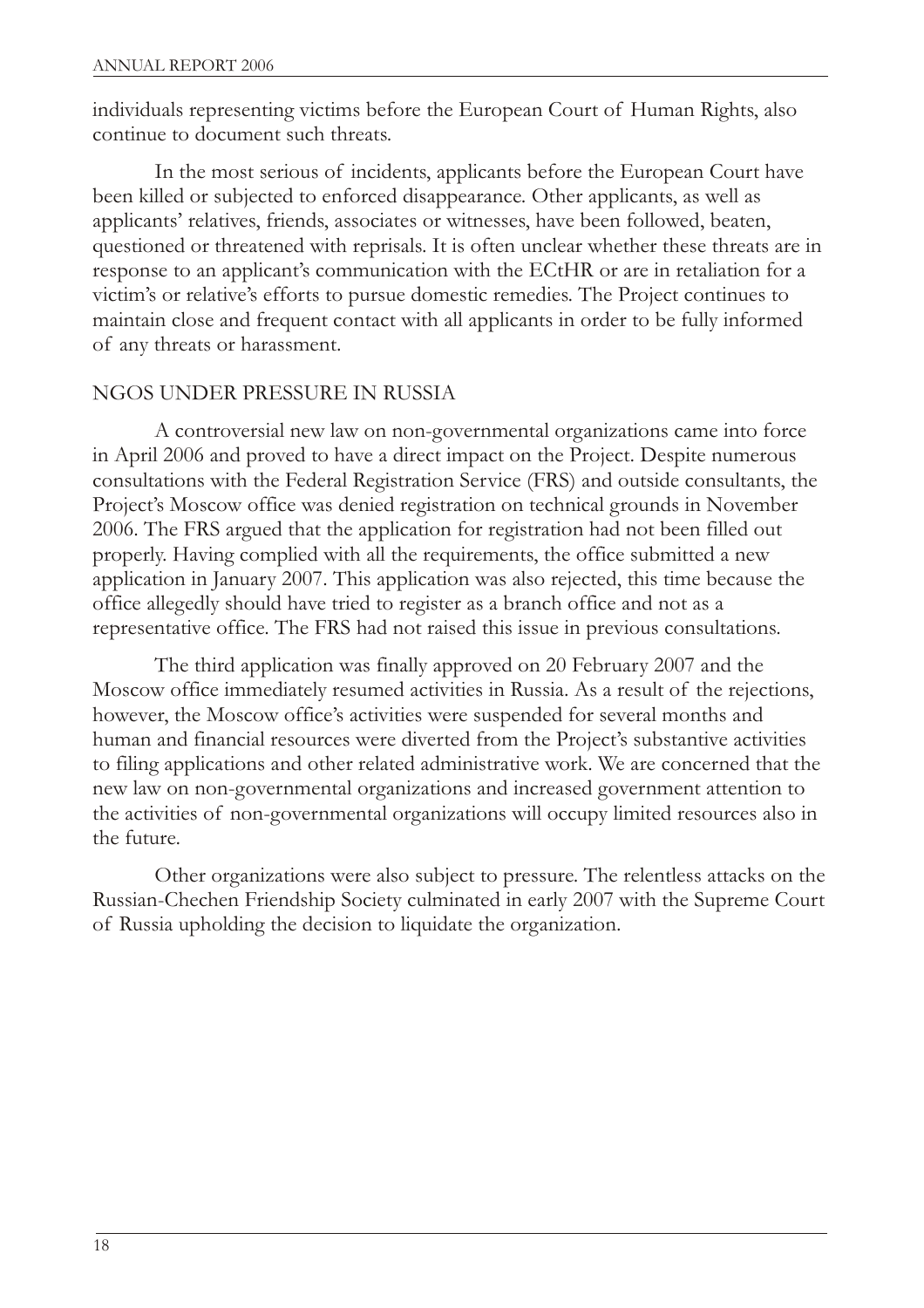# **PROJECT PLAN FOR 2007**

## **PROJECT OBJECTIVES**

The overriding goal of the Chechnya Justice Project remains to secure legal redress and reparations for victims of serious human rights abuses committed during the ongoing war in Chechnya and to promote respect for rights guaranteed by the Russian Constitution and the European Convention on Human Rights. The Project believes that its work will contribute to promoting justice for all victims of serious crimes in Chechnya by addressing key failures of the justice system through both domestic and international legal remedies. In particular, the project seeks to hold perpetrators accountable for specific violations by representing its clients before Russian authorities and bringing cases to the European Court of Human Rights. The long-term goals of the project include:

- Securing legal redress and reparations for victims of serious human rights abuses committed during the current conflict in Chechnya when domestic proceedings proved ineffective;
- Contributing to a peaceful resolution of the Chechnya conflict by establishing accountability for serious human rights abuses, which it is hoped will decrease tensions and provide a model for resolving disputes through legal means rather than through violent conflict;
- Strengthening capacity in the Northern Caucasus and throughout Russia by supporting local NGOs and training lawyers and human rights defenders in human rights litigation;
- Publishing accessible resource materials, specific to the Chechen context and to Russian law, that will allow private citizens and human rights advocates to bring cases independently to the ECtHR;
- Addressing the lack of effective domestic remedy for serious human rights abuses committed both in Chechnya and in other regions of Russia and compelling Russian authorities to halt widespread abuses in Chechnya and provide adequate domestic remedies that hold perpetrators accountable;
- Contributing to the development of ECtHR case-law that will clarify Russian obligations under the European Convention, thus setting a framework for reform of the Russian judiciary and law enforcement structures;
- n Assisting the Council of Europe Committee of Ministers, as stipulated in the Convention, in supervising the implementation of ECtHR rulings and taking measures to prevent further violations.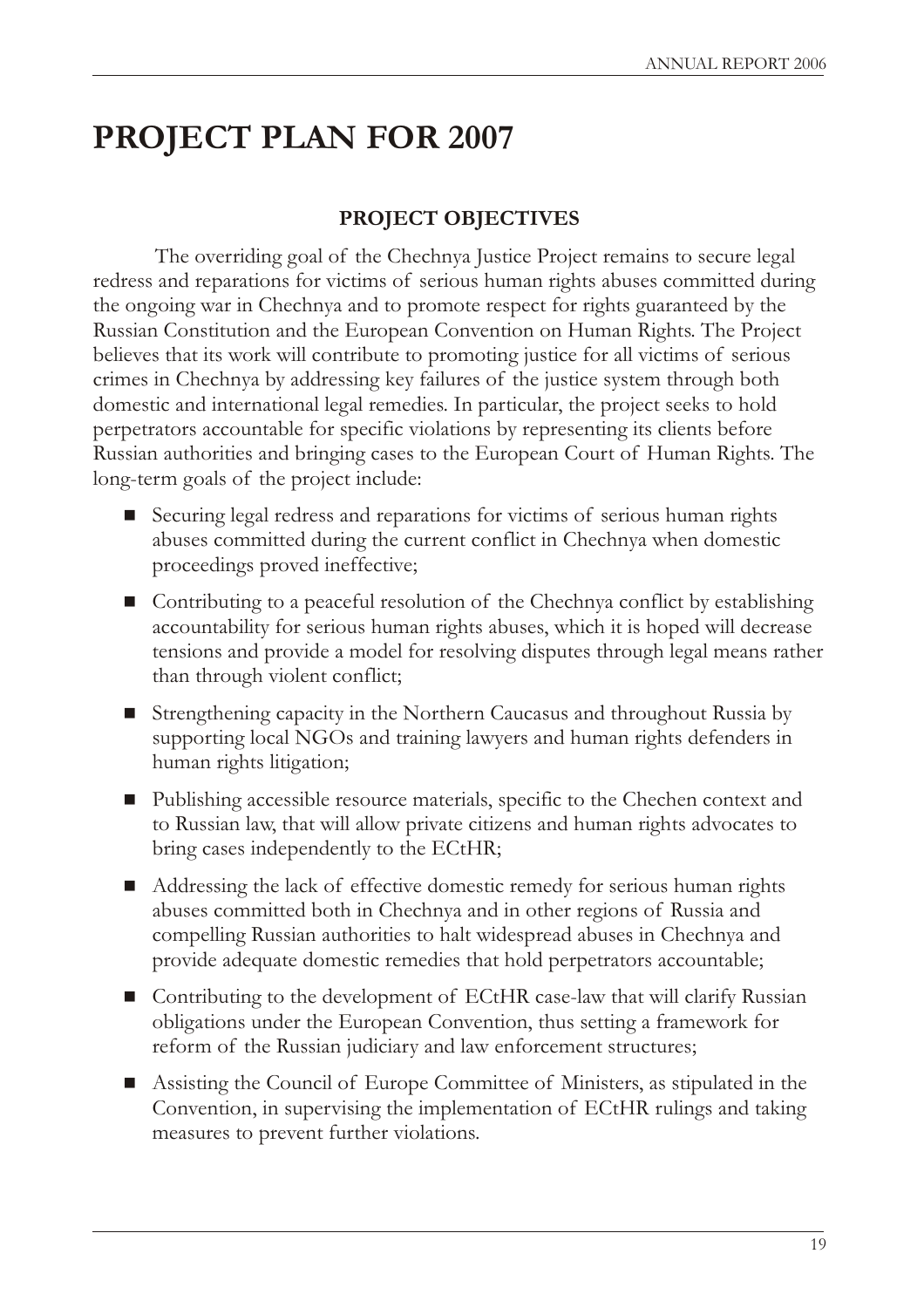### **PROJECT ACTIVITIES**

### LITIGATING CASES

The Chechnya Justice Project anticipates another ambitious and productive year in 2007. The Project will continue to represent the interests of over 900 applicants in 135 cases – in 114 cases already presented to the ECtHR and in 21 cases currently in review for potential submission to the Court.

The project will dedicate an ever-increasing proportion of its work to the advanced stages of ECtHR litigation.. The project anticipates submitting pleadings on behalf of applicants in response to 15 government memoranda received in the communication stage, as well as to six admissibility decisions.

### BUILDING CAPACITY

In 2007 the Project will increase its work on transferring skills and knowledge about the Court and Convention to local lawyers in the North Caucasus. We will further develop the online resource center, which will provide lawyers with the necessary tools for submitting applications to the Court.

In addition, the Project will conduct a series of internships for lawyers from the North Caucasus and the rest of Russia to provide them with the tools necessary to use the mechanisms connected with the European Convention.

### ADVOCATING CHANGE

The Chechnya Justice Project will continue to maintain established contacts with members of the diplomatic corps in Moscow and seek other opportunities for engaging in dialogue with foreign government officials. The Moscow representative office director will contribute advice and ideas to the work of the Russian Ombudsman's Committee on Chechnya. The project staff will also remain in frequent communication with members of the Russian and international media to ensure attention to the progress on cases from Chechnya before the European Court of Human Rights.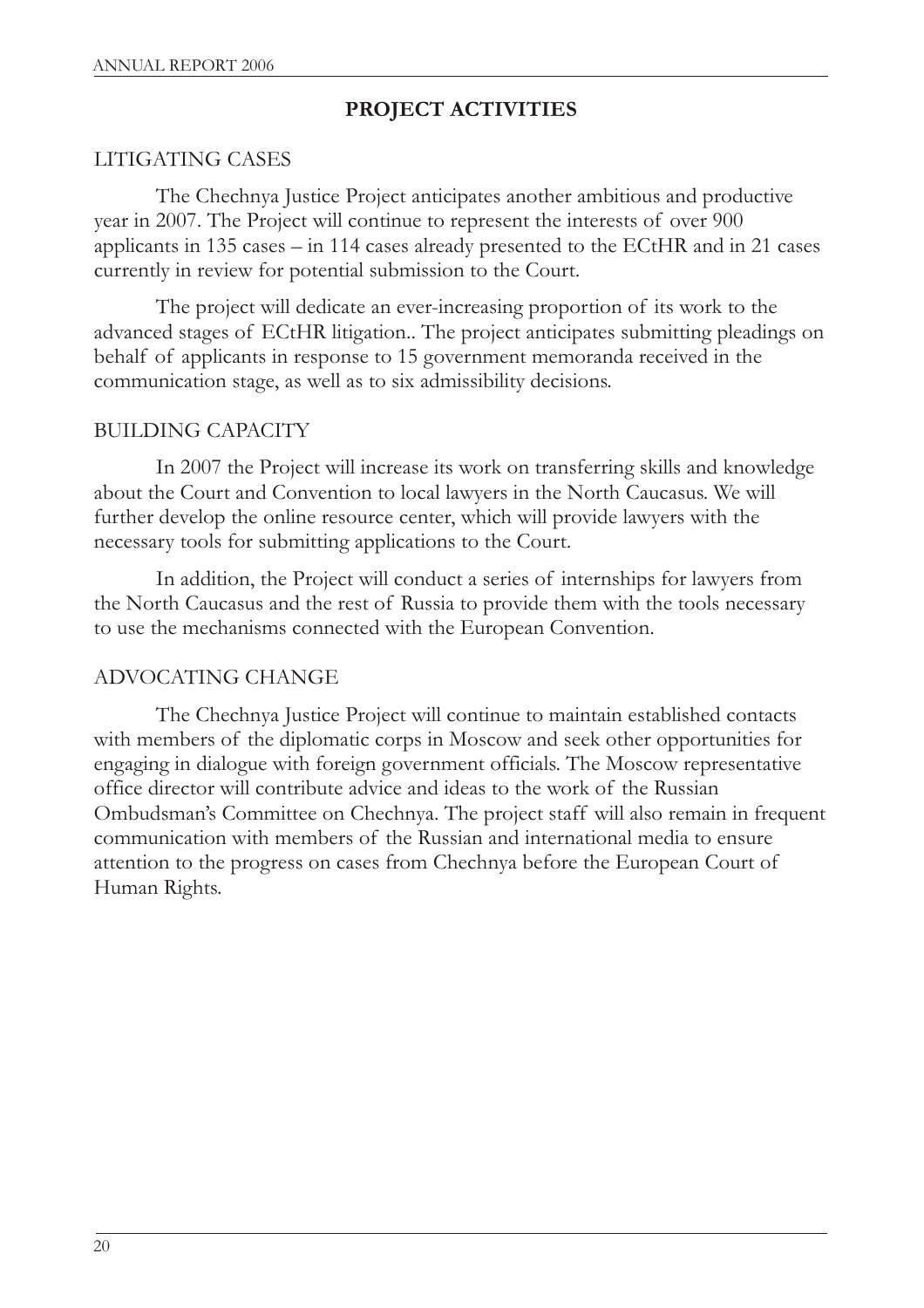# **STAFF, BOARD AND COMMITTEES**

#### **STAFF**

#### PRAVOVAIA INITSIATIVA (INGUSHETIA)

**Arsen Sakalov**, *Director* **Tanzila Arsamakova**, *Research assistant* **Suleiman Katsiev**, *Staff lawyer* **Anastasia Maltseva**, *Staff lawyer* **Dokka Itslaev**, *Staff lawyer (part-time)*

#### STICHTING RUSSIAN JUSTICE INITIATIVE (NETHERLANDS)

**Ole Estein Solvang**, *Executive Director*  **Doina Ioana Straisteanu**, *Legal Director* **Elena Ezhova**, *Director Moscow office/ Staff lawyer* **Olga Ezhova**, *Office manager/ Legal Assistant* **Andrei Nikolaev**, *Staff lawyer* **Ludmila Polshikova**, *Legal Assistant* 

#### **GOVERNING BOARD**

The Governing Board is charged with the overall direction and governance of the Chechnya Justice Project. Members of the board lend professional expertise to the organization, assist in fundraising endeavours, and act as a public face for the organization.

Chair **Jan ter Laak,** *Netherlands Helsinki Committee* Treasurer **Egbert G.Ch. Wesselink**, *Pax Christi Netherlands* Members **Aage Borchgrevink**, *Norwegian Helsinki Committee* **Holly Cartner**, *International Helsinki Federation and Human Rights Watch* Senior Advisor to the board **Diederik de Savornin Lohman**, *Human Rights Watch*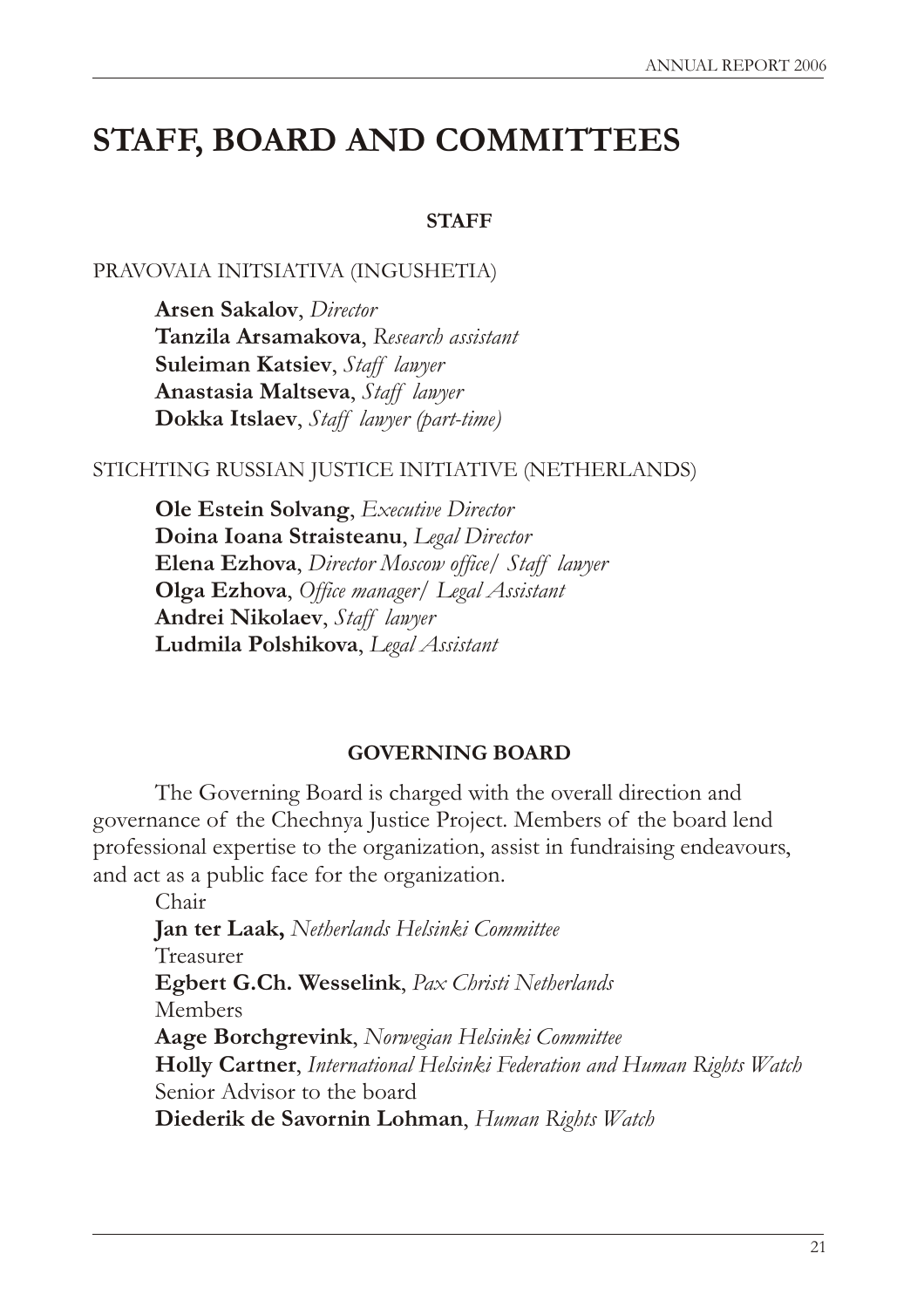### **COMMITTEE OF RECOMMENDATION**

The committee of recommendation consists of individuals from around Europe who have made significant contributions in the field of human rights. This committee, which demonstrates the support enjoyed by the Chechnya Justice Project in the international community, has no governing or advisory responsibilities in the organization. Rather, the committee recommends the Chechnya Justice Initiative by virtue of its members' high standing as internationally recognized human rights activists, journalists, policymakers, and others in positions of moral authority.

**Lyudmila Alekseeva**, *President, Moscow Helsinki Group and International Helsinki Federation*

**Rainer Eppelmann**, *Writer, former Member, German Bundestag (CDU/CSU)* 

**André Glucksman**, *Philosopher*

**Erik Jurgens**, *Vice-president, Senate of the Dutch Parliament, and Member, Parliamentary Assembly of the Council of Europe*

**Nataša Kandiã**, *Humanitarian Law Center, Belgrade*

**Markus Meckel**, *Member, German Bundestag (SDP)*

**Nathalie Nougayrede**, *Le Monde*

**Lord Russell-Johnston**, *Member, Parliamentary Assembly of the Council of Europe (formerly President)*

### **ADVISORY COMMITTEE**

In order to ensure the highest quality work, the Chechnya Justice Project regularly consults with experts on Russian law, the European Convention on Human Rights, and proceedings before the European Court. The Project has established an advisory committee comprised of legal academics and experienced international lawyers who take an active role in advising the project on legal issues.

**Anne Bouillon**, *Avocats sans Frontiéres France*

**Jane M. Buchanan**, *Former Executive Director, Chechnya Justice Project and Human Rights Watch*

**Professor William Bowring**, *Faculty of Law, London Metropolitan University* 

**Professor André Nollkaemper**, *Faculty of Law, University of Amsterdam*  **Gareth Peirce**, *Birnberg, Peirce and Partners, London* **Maria K. Pulzetti**, *Founding Executive Director, Chechnya Justice Project*  **Ruslan Yandarov**, *Lawyer*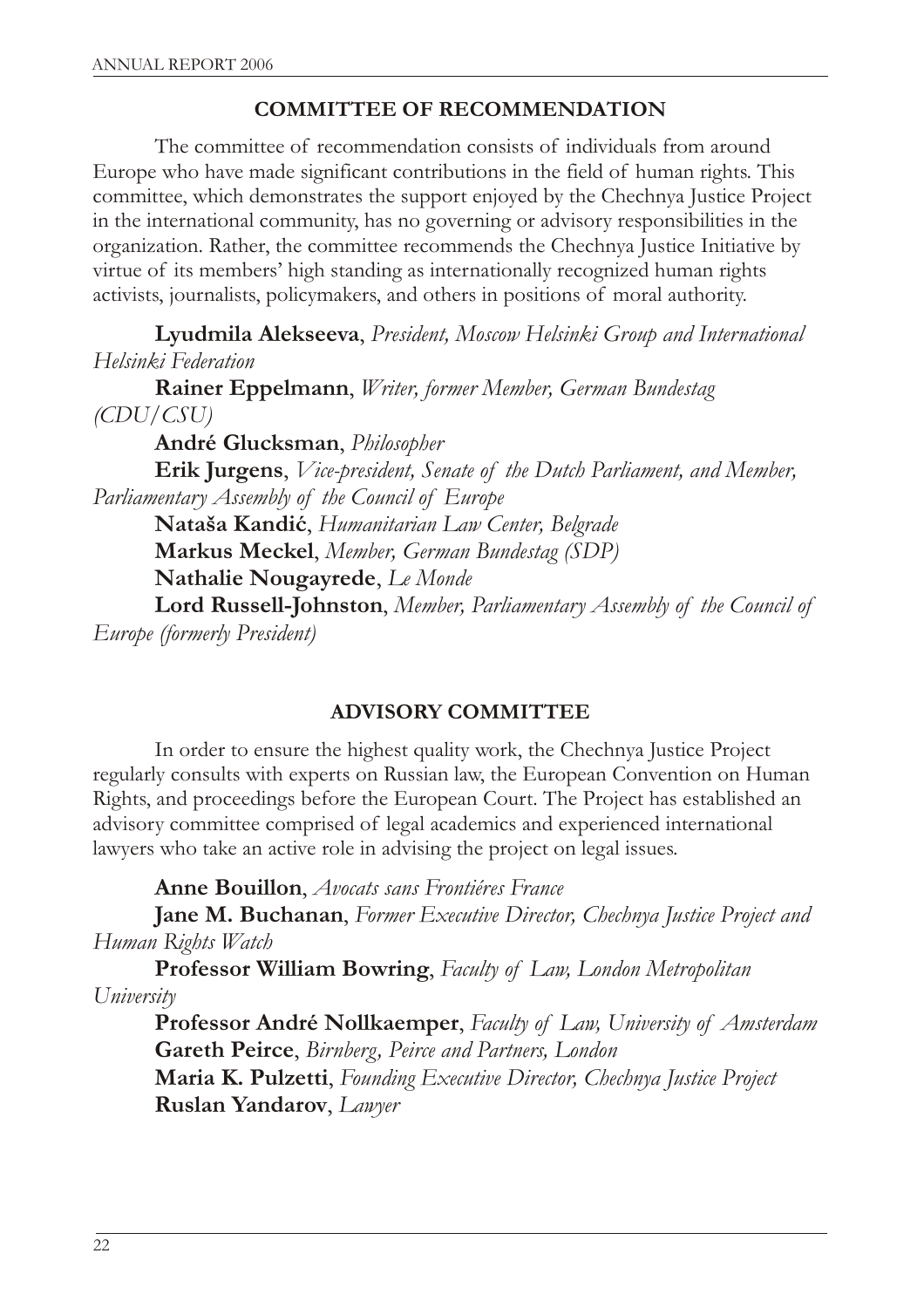# **FINANCES AND SUPPORTERS**

The Chechnya Justice Project is fortunate to have received generous support for its work from a variety of donors in 2006.

| Donor                                                  | Contribution |
|--------------------------------------------------------|--------------|
| Global Conflict Prevention Pool                        | 86,394       |
| Royal Netherlands Ministry of Foreign Affairs          | 20,000       |
| Swedish Helsinki Committee                             | 59,600       |
| Royal Norwegian Ministry of Foreign Affairs            | 50,000       |
| Open Society Institute                                 | 40,769       |
| Open Society Institute Internship Initiative           | 12,751       |
| United Nations Voluntary Fund for Victims of Torture   | 29,782       |
| United Nations High Commissioner for Refugees (Moscow) | 14,234       |

The Project is pleased to announce among its supporters for 2007: The Global Conflict Prevention Pool, the Royal Netherlands Ministry of Foreign Affairs, the Royal Norwegian Ministry of Foreign Affairs, the Open Society Institute, the Swedish Helsinki Committee, the United Nations High Commissioner for Refugees, and the United Nations Voluntary Fund for Victims of Torture.

Expenditures January-December 2006:

| Personnel, including salaries, benefits, and staff development | 223,811 |
|----------------------------------------------------------------|---------|
| Administration, including rent                                 | 57,035  |
| Equipment and capital purchases                                | 5,114   |
| Consultants, honoraria, translations                           | 63,706  |
| Publications                                                   | 2,245   |
| Travel                                                         | 30,998  |
| Conferences and other                                          | 12,737  |
| Total:                                                         | 395,648 |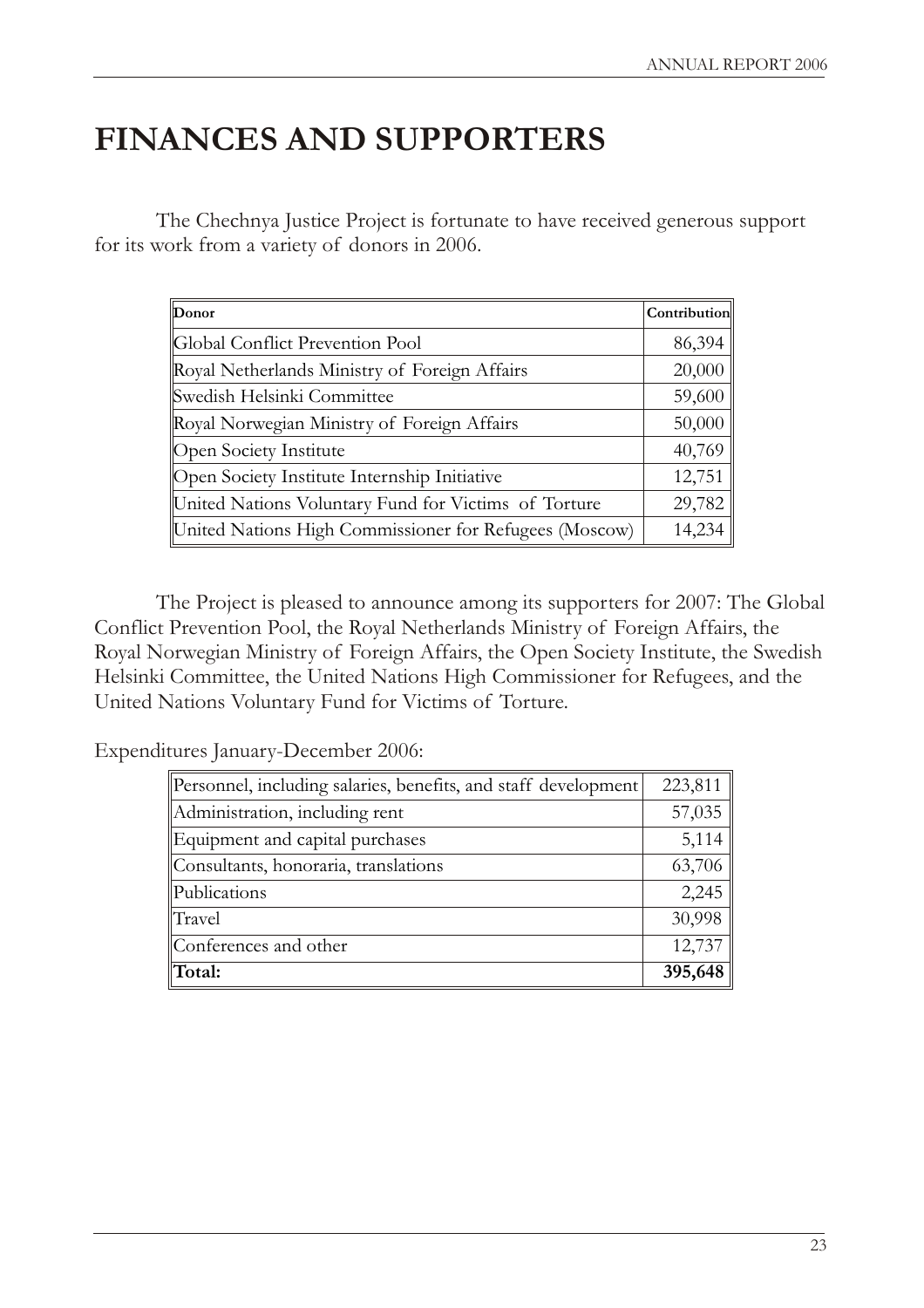# **ACKNOWLEDGMENTS**

The Chechnya Justice Project gratefully acknowledges its financial supporters during 2006: The Global Conflict Prevention Pool, the Swedish Helsinki Committee, the Royal Netherlands Ministry of Foreign Affairs, the Royal Norwegian Ministry of Foreign Affairs, the Open Society Institute, the United Nations High Commissioner for Refugees, and the United Nations Voluntary Fund for Victims of Torture.

We would like to especially thank Doina Ioana Straisteanu, our outgoing legal director, for her dedication and contribution to the Project. Doina's knowledge and expertise greatly contributed to the development of the Project and its cases.

The Project thanks the individuals who offered their time and assistance as interns and consultants during 2006, Damelya Aitkhozhina, Vanessa Kogan, and Ninke Liebert. Damelya spent twelve months with the Project under the Open Society Internship Initiative program. She assisted the Project's lawyers in preparing applications to the European Court, drafted two applications regarding disappearances in Chechnya, and conducted invaluable research into the Court's case-law with regards to just satisfaction. Vanessa spent six months in the Project's Moscow office, sponsored by the Third Millenium Foundation. Vanessa assisted the Project's lawyers in preparing applications to the Court, drafted applications and significantly developed the Project's website. Ninke prepared several high-quality applications to the Court regarding disappearances in Chechnya.

The Project's work in 2006 would not be possible without the contributions of our Ingushetia security team, which protects the safety of the Project's staff and clients when in Ingushetia. We are also indebted to our colleagues at the European Human Rights Advocacy Centre, the Human Rights Centre "Memorial," Human Rights Watch, Amnesty International and the International Helsinki Federation, who are generous with their wisdom and friendship.

The guidance and backing of the members of our Advisory Committee and Committee of Recommendation continue to contribute meaningfully to the development of the Project.

Others who have offered special assistance to the Project in 2006 include: Olga Amsheyeva, Bill Bowring, Jane Buchana, Maxim Ferschtman, Aleksey Krasnov, Philip Leach, Tanya Lokshina, Alexander Petrushev, Maria Pulzetti, Dmitri Vitaliev, the Norwegian Bar Association, the staff at Amnesty International-Netherlands, and numerous others who, for security reasons, cannot be named here.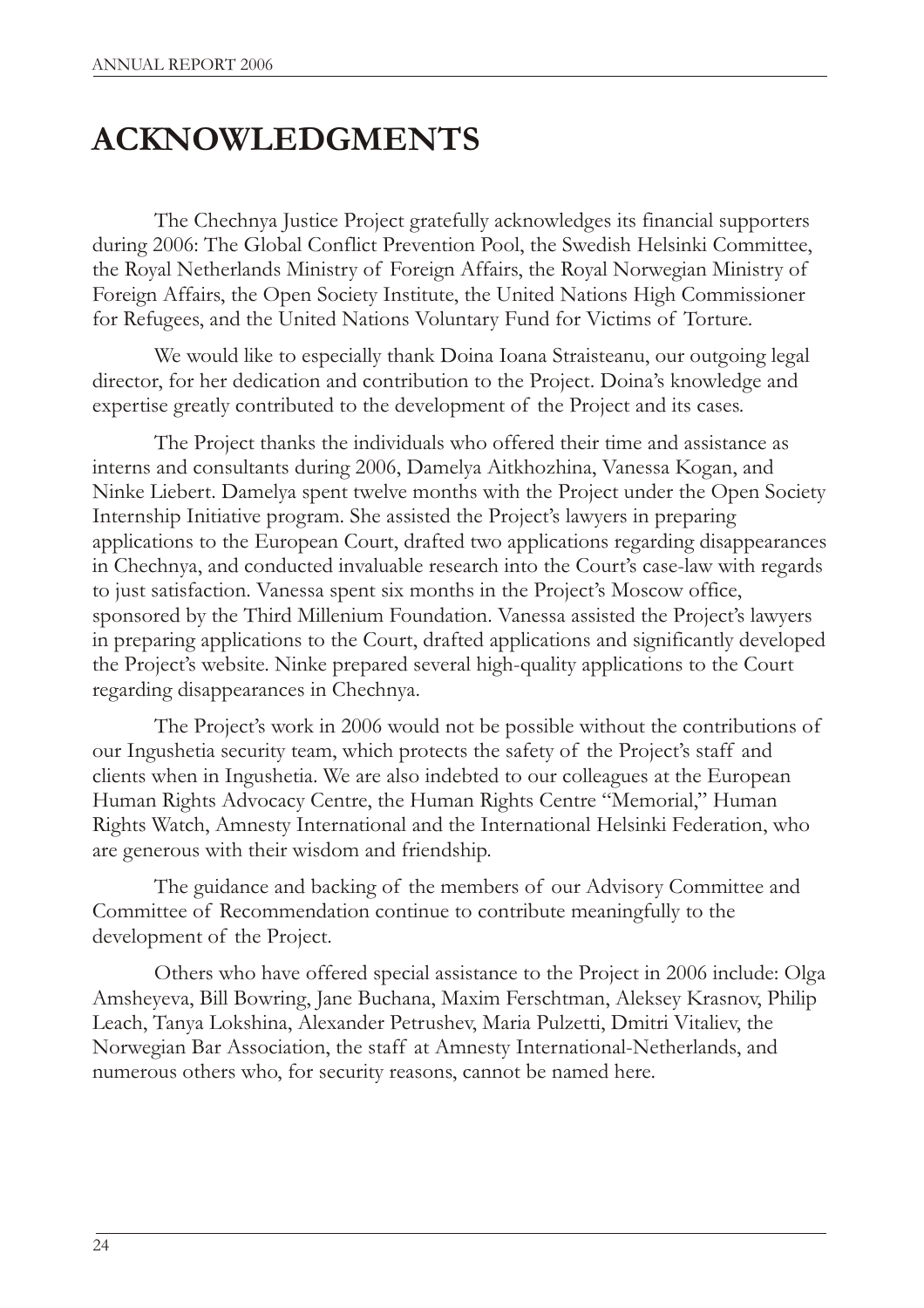# **APPENDIX**

#### **CASES BEFORE THE EUROPEAN COURT OF HUMAN RIGHTS**

For security reasons, only those cases that have reached the communication stage of ECtHR litigation are included here. The following cases were communicated in 2006:

#### THE DETENTION AND DISAPPEARANCE OF KURBIKA ZINABDIYEVA AND AMINAT DUGAYEVA

In the early morning of 16 May 2003 about 20 armed Russian servicemen forcibly entered the home of Sulimovna Gekhayeva, binding her eyes, nose and mouth. After she was freed by her neighbors later that night, her house was in disarray and her daughter, Kurbika Zinabdiyeva, and another female visitor, Aminat Dugayeva, were missing. Aminat was 15 years old at the time and since birth had suffered from various medical problems. The Russian media reported on the kidnapping and, citing official sources, stated that the women had been abducted by federal forces. In the course of the investigation into the women's disappearance, various law-enforcement bodies denied the involvement of federal forces in the kidnapping. Despite the applicants' active search for their relatives, and the examination of their case by the Russian Human Rights Commission, the investigation into the kidnappings was suspended without having established any concrete information as to the perpetrators of the crime. The Project filed an application on behalf of the relatives of Kurbika and Aminat to the ECtHR in November 2003.

### THE DETENTION AND DISAPPEARANCE OF IMRAN DJAMBEKOV, MAGOMED SOLTYMORADOV, RIZVAN TATARIEV, AND SHAPRUDI VISAITOV

This case concerns the detention of four men: Imran Djambekov, Shaprudi Visaitov, Rizvan Tatariev and Magomed Soltymoradov, as well as the subsequent targeting of their relatives by Russian authorities. Djambekov was detained at his home in Urus-Martan in the middle of the night on 20 March 2002. The other three men were detained early in the morning of 22 December 2001; Visaitov and Tatariev were taken in Urus-Martan and Soltymoradov in Gekhi. After their detention all four disappeared. Two days after Visaitov's abduction, Russian troops again visited his family's house and threatened to take away others unless the family could give the troops weapons.

The families of these four men have since worked together to search for their missing relatives and advocate for effective investigations into their disappearances. In December 2002 some of the applicants – all relatives of the disappeared men – took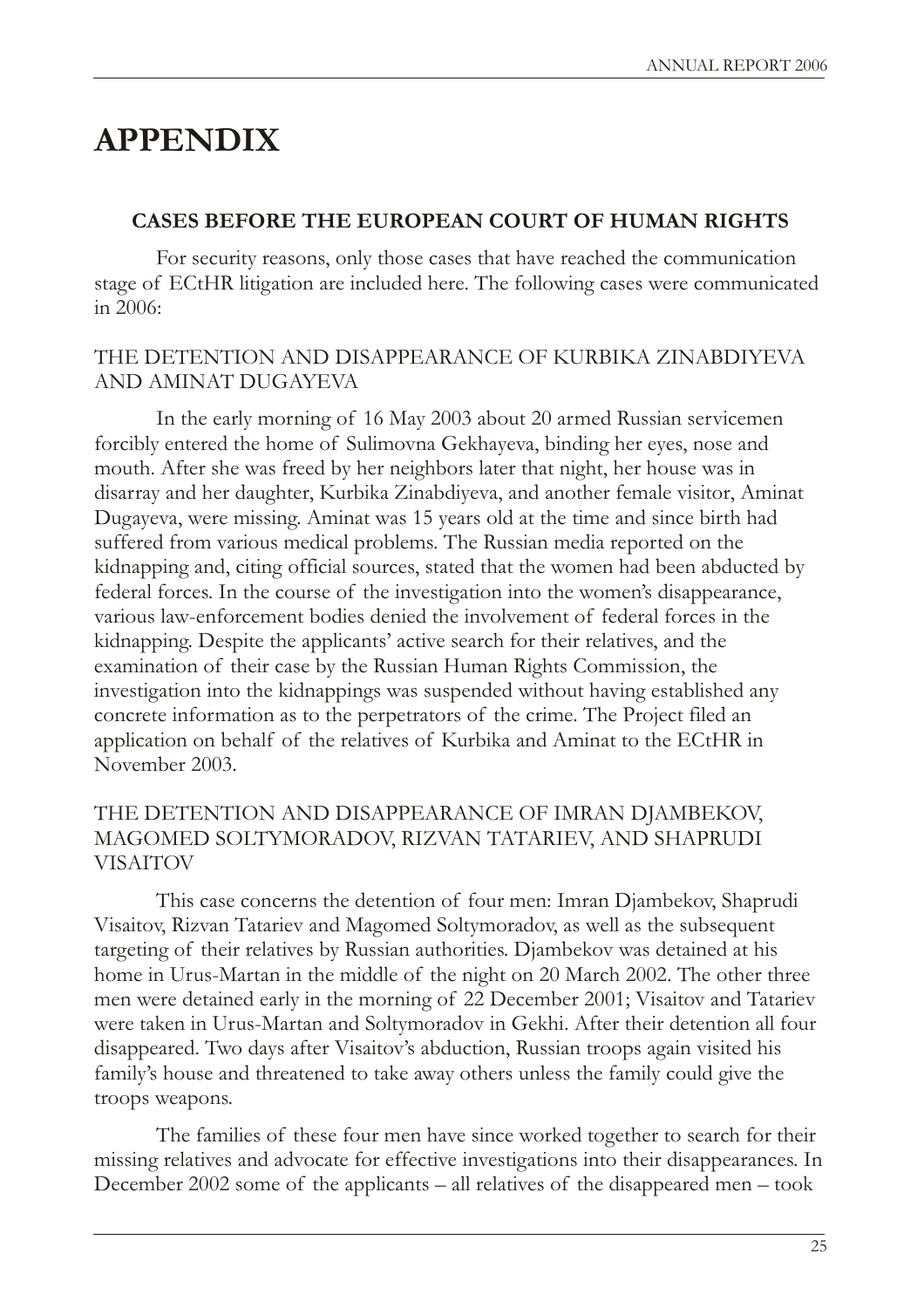part in a peaceful demonstration against disappearances in Chechnya. They were subsequently illegally detained in unsanitary conditions for fours days during which they were refused legal representation and barely fed. After their release they were denied a legal remedy for their unlawful detention and refused compensation. In 2003 the relatives established a non-governmental organization "Families of War Victims."

None of the investigations opened into any of the disappearances have yielded concrete results regarding the whereabouts of the missing men or the identity of the perpetrators. The Project lodged applications with the ECtHR in 2003 and 2004 on behalf of these families.

#### THE DETENTION AND DISAPPEARANCE OF APTI AND MUSA ELMURZAYEV

In the early morning of 9 June 2002 the Elmurzayev's house in Martan-Chu was surrounded by Russian servicemen traveling in armored cars. The servicemen blind-folded Apti Elmurzayev and led him away, shooting at another family member as they left. Apti's family, in particular his brother Musa, actively began searching for him. Although a criminal case was opened to investigate the disappearance, it did not establish the perpetrators of the crime or provide any concrete information as to Apti's whereabouts. On 27 January 2003 Russian servicemen again surrounded the family's house and detained Musa Elmurzayev. The fate of both brothers remains unknown. Despite the family's active appeals to law enforcement agencies, the investigation into Musa's disappearance similarly proved fruitless. The Project lodged an application to the ECtHR on behalf of family members of the Elmurzayev brothers in January 2004.

#### THE DETENTION AND DISAPPEARANCE OF ABU KHASUYEV

On 31 August 2001 approximately ten masked men in military uniforms stormed into the house of the Khasuyev family in Urus-Martan. They aggressively searched the house and then detained Abu Khasuyev, claiming he had a grenade. On orders from one of the solders, Abu Khasuyev was driven away in a military vehicle towards "the base." He has not been seen since. The applicant, Abu Khasuyev's mother, took her case to the Chechen Supreme Court, which denied her request for access to the materials of the criminal case opened to investigate her son's disappearance. SRJI sent an application to the ECtHR on behalf of Abu Khasuyev's mother in July 2003.

#### THE DETENTION OF MUSA AND MAGAMED GAITAYEV AND THE DISAPPEARANCE OF MUSA GAITAYEV

In the middle of the night on 24 January 2003, Musa and Magamed Gaitayev were both detained at their houses in Urus-Martan by a group of armed masked men. During the detention Magamed recognized the Urus-Martan military commander as one of the abductors. Magamed was released the same day after being beaten and drugged; however Musa has since disappeared. Despite Musa's family's efforts to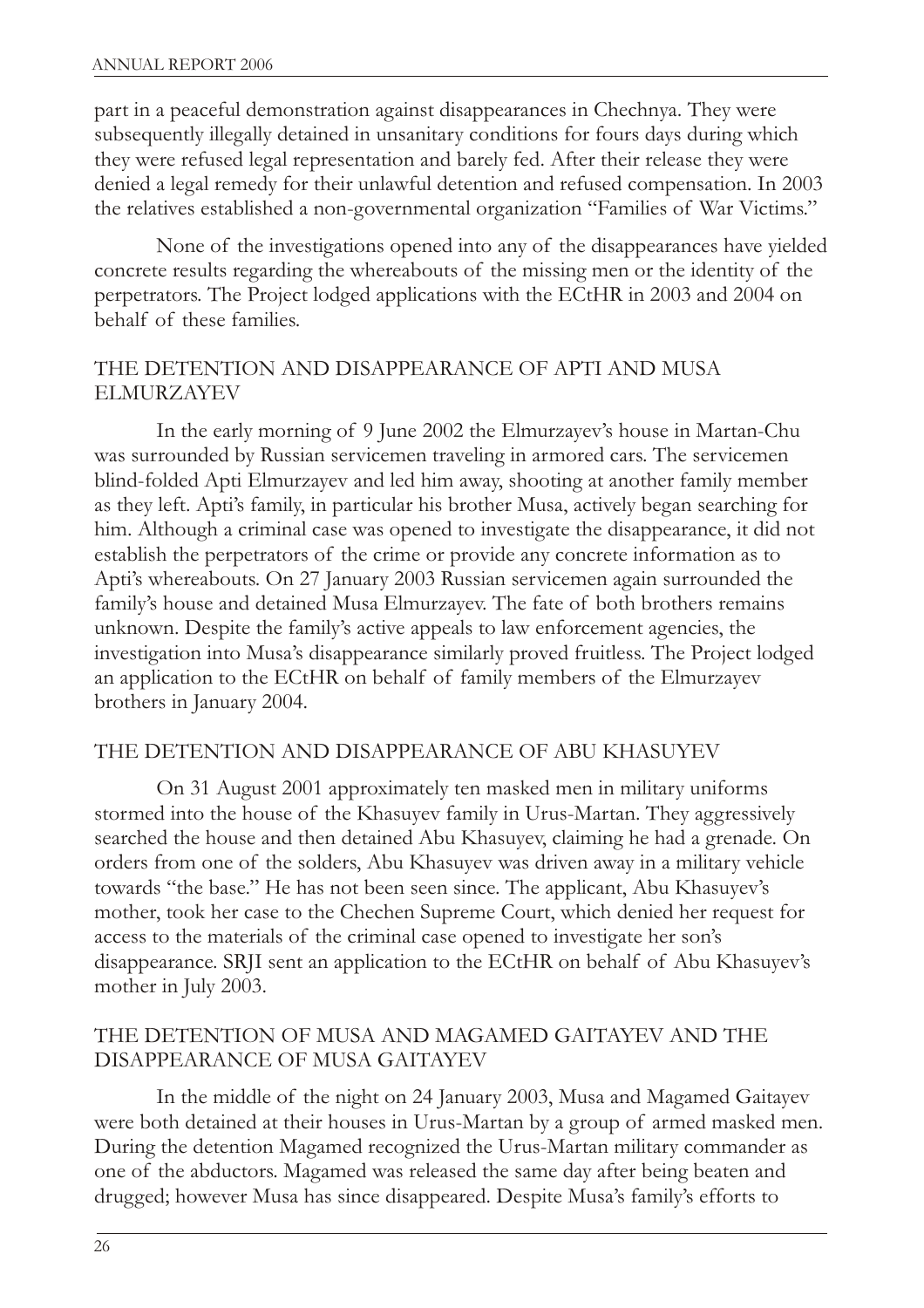locate him, the investigation into his disappearance has been inconclusive and is currently suspended. Although several security checks were carried out on the night of Musa's disappearance by federal forces, the authorities denied that those forces arrested Musa. The Project first intervened on behalf of the applicants, relatives of Musa Gaitayev, in June 2003 and submitted an application to the ECtHR in January 2004.

#### THE REFUSAL TO RETURN BODIES FOR BURIAL TO RESIDENTS OF THE CITY OF NALCHIK, KABARDINO-BULKARIA

Early in the morning of 13 October 2005, law enforcement officers in the city of Nalchik were attacked, reportedly by armed insurgents. Around 135 people were killed in the ensuing battle, and dozens of unidentified bodies were taken to the town morgue. Each applicant lost a relative during the fighting and claims that Russian authorities unlawfully interfered with his or her right to privacy and family life by refusing to return bodies to family members, instead keeping them in the town morgue under appalling conditions. Although the relatives of the dead appealed to the authorities for the release of the bodies, they were told that the bodies would be released only after the conclusion of criminal investigations opened in connection with the armed attack on Nalchik. Several applicants appealed this decision in the courts, but their applications were rejected as premature. The Project represents the 50 applicants in the case, and submitted an application to the ECtHR on their behalf in October and November 2005.

### THE DETENTION AND DISAPPEARANCE OF RIZVAN IBRAGIMOV

In the early morning of 29 December 2002, a group of five armed men entered the home of Rizvan Ibragimov. Without explanation they searched the house and led Rizvan away, threatening his relatives with death if they tried to follow them. Many neighbors witnessed Rizvan being led away and put into a military vehicle that drove away in the direction of Urus-Martan. Rizvan subsequently disappeared. Rizvan's family actively appealed to local and federal authorities for assistance, but still do not possess any information about the fate of their relative or the progress of the investigation into his disappearance. The Project submitted an application to the ECtHR on behalf of the applicants, Rizvan's parents and siblings, in August 2004.

### THE DETENTION AND DISAPPEARANCE OF RAMZAN RASAYEV

On 25 December 2001 Russian troops arrived in the village of Chechen-Aoul to carry out a special operation. At midday, soldiers entered the home of Ramzan Rasayev, searched Rasayev and his family and drove him away, promising they would release him after verifying his documents. His brother witnessed the detention and claimed that Ramzan, who is deaf in one ear, was detained because he had failed to react when soldiers ordered him to shop while he was walking home. Other residents of Chechen-Aoul reported seeing Ramzan that evening at a detention camp on the outskirts of town. He has not been seen since. Although authorities have not denied